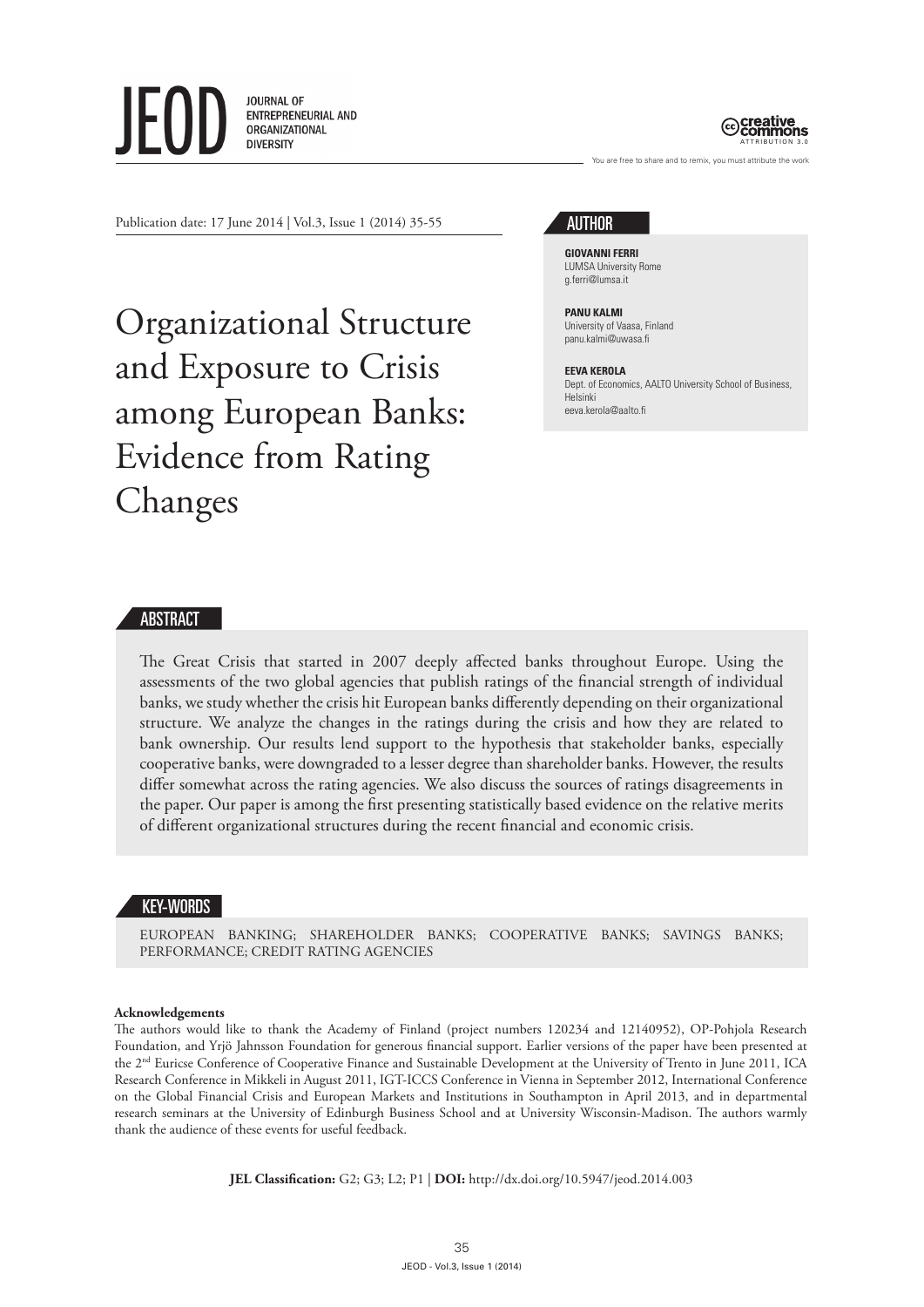# **1. Introduction**

Stakeholder-value oriented banks (cooperative and savings banks) are prevalent in European banking markets. In many countries, stakeholder-oriented banks have a larger market share than profit-maximizing banks. Although these banks are common in many markets, their ownership structure prevents takeovers and has often been viewed as an impediment to economic efficiency. The financial and economic crisis that started in 2007 has instigated a lively debate about the merits of different ownership structures within the banking industry. However, it is yet unclear what general lessons there are on the comparative performance of different types of banking organizations, as there are successes and failures among both stakeholder-value oriented and profit-maximizing banks.

The novel question that we tackle here is examining the rating differences across different ownership structures and whether and to what extent the main credit ratings agencies changed their views across ownership structures in response to the crisis. The evidence comes from the bank financial strength ratings from two of the three major rating agencies (Moody's and Fitch). This type of data is less susceptible to certain types of measurement error than standard financial statements, and it is more readily available as the crisis unfolds. Bank financial strength ratings are well suited for analyzing bank strength because they are supposedly not confounded by the likelihood of government support to financial organizations. Ratings are also relevant because they are a major determinant of the cost of raising funds for banks. However, there are certain concerns regarding ratings (rater subjectivity, potential bias towards profit-maximization objectives) that we discuss in the paper as well.

In addition, in this paper, we build upon previous work (Ferri *et al*., 2013) in making a clear differentiation between different types of stakeholder-value oriented banks. We divide the stakeholder-value banks into cooperative groups, individual cooperative banks, private savings banks, and public savings banks, where the term "public" refers to the fact that these banks are often sponsored by public sector entities such as a region, county or municipality (Ayadi *et al*., 2009; Bülbül *et al*., 2013).

Our findings suggest that ownership structure does influence the development of ratings and particularly that cooperative groups were downgraded less during the crisis than other banks. However, clear differences also appear across the rating agencies. Therefore, we proceed to analyze the determinants of ratings disagreements. We find evidence that one of the agencies gives systematically higher ratings to certain types of stakeholder banks than the other, while the evidence that random disagreements depend on ownership is more limited. This study may be the first to address the question of how rating disagreements are related to the ownership structures of banks.

The rest of the paper is structured as follows. In the next section, we summarize the debate on the relative performance of shareholder *versus* stakeholder banks and discuss how we can use the explicit assessments of the credit rating agencies to evaluate the relative performance of these bank categories. In section 3, we present our empirical approach and data. In section 4, we present descriptive statistics and explain how ratings have changed over time. In section 5, we present the regressions concerning the rating changes and in section 6, we present the analysis concerning rating disagreements. Section 7 concludes the paper.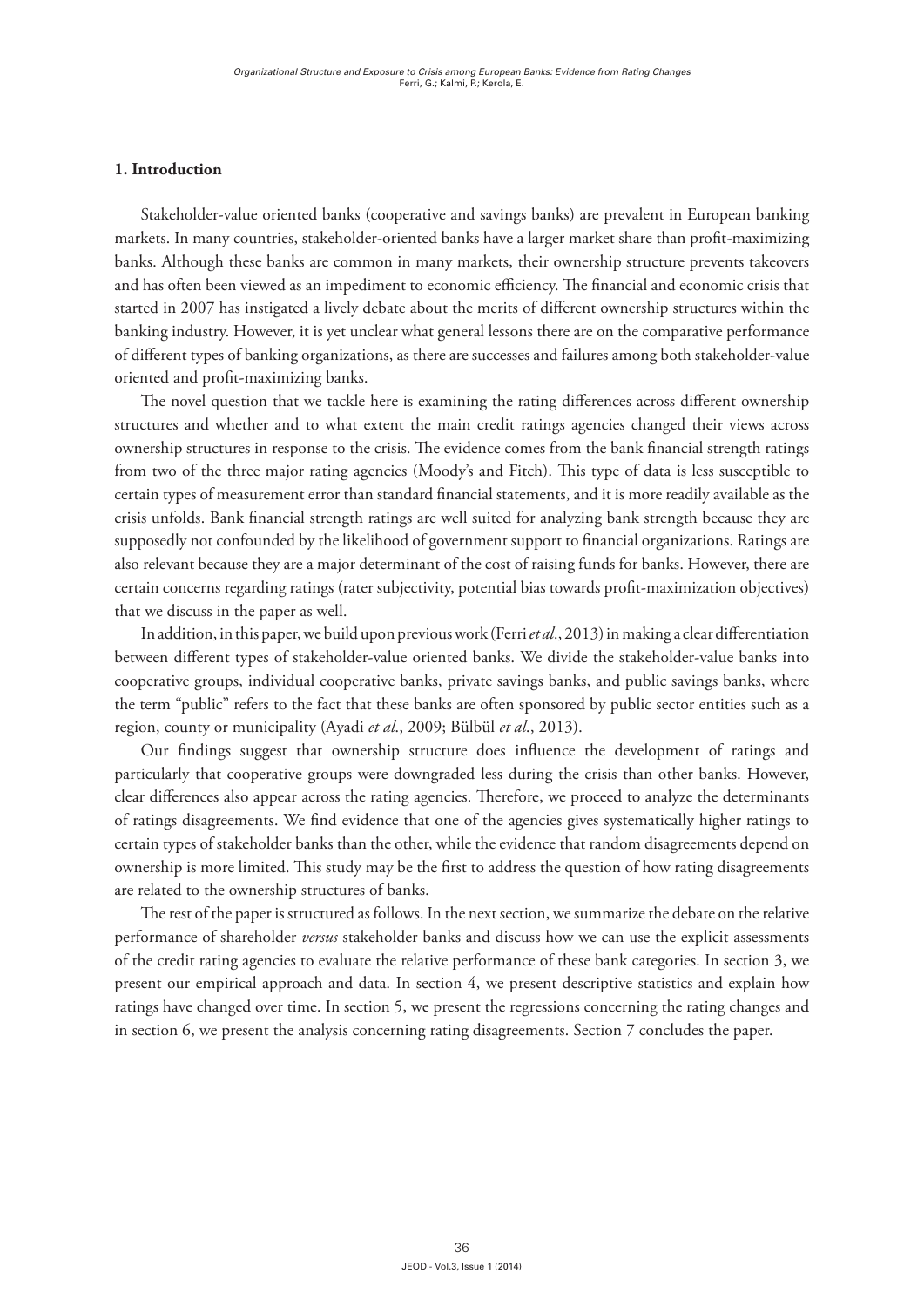## **2. The performance of stakeholder-value oriented banks in the crisis**

The viability of different organizational forms is most clearly tested in times of crises, when the mortality of banking organizations far exceeds that of normal times. There are several reasons why ownership structure could be a determinant of performance in a crisis situation. First of all, profit-maximizing banks face a problem that has variously been called "risk shifting" or "asset substitution": when management acts as a faithful agent of the owners (shareholders), they have incentives to choose investment policies that are excessively risky from the perspective of the depositors (John *et al*., 1991; Hermalin and Wallace, 1994; Esty, 1997). Customer-owned or non-profit financial institutions internalize the interests of depositors and thus do not have incentives for excessive risk taking; this should be counted as an advantage in a crisis situation (e.g., Rasmusen, 1988; Alexopoulos and Goglio, 2009; Coco and Ferri, 2010). An additional advantage of stakeholder-value oriented institutions is that they typically have unusually loyal customers, and a large part of their liabilities is composed of deposits (e.g., Amess, 2002). This feature is useful in a crisis situation, where alternative sources of short-term funding often become unavailable. However, a clear disadvantage of stakeholder-value oriented banks in crises is their inherent difficulty in raising equity capital, a handicap that has sometimes led to conversions to shareholder ownership (Fonteyne, 2007).

There is evidence, for instance from the US during the Great Depression of the 1930s or the Savings & Loan Crisis of the 1980s, that stakeholder-value oriented organizations may show greater resilience in crises (Rasmusen, 1988; Hermalin and Wallace, 1994). However, there are also examples where organizational diversity has been reduced in a crisis due to the collapse of stakeholder-value oriented banks; examples include Swedish cooperative banks and Finnish savings banks in the Nordic banking crises of the early 1990s (Kalmi, 2012; Körnert, 2012).

Similarly, the recent crisis that started in 2007 has provided a fairly mixed response regarding the performance of stakeholder banking *vis-à-vis* profit-maximizing banks. While there is not yet much academic literature, journalists have been quick to comment on the issue. Thus, on September 2, 2009, the *Financial Times* ran a long article entitled "Mutual Suspect", expressing doubts regarding the ability of cooperative banks, especially building societies, to address the crisis. Almost as a response to that article, *The Economist* published an article on January 21, 2010 entitled "Mutual Respect", highlighting the good performance of European cooperative banks in the crisis. In addition, Birchall and Hammond Ketilson (2009), Birchall (2013) and several articles by Mooij and Boonstra (2012) have stressed the resilience of cooperative banks during the crisis. Other stakeholder-value oriented organizations, especially the German central public savings banks (*Landesbanken)* and the Spanish private savings banks (*cajas*), which have been subsequently forced to convert into joint-stock ownership, have been the focus of much critical discussion (e.g., Hau and Thum, 2009; IMF, 2012).

Because it is always possible to find examples of both success stories and failures among all types of organizations in a crisis, it is essential to move from case examples to statistical analysis. In this paper, we propose that ratings data may provide interesting evidence on the comparative performance of different organizational types.

There are several advantages in using bank ratings to compare bank performance, which we may best appreciate as contrasted to the main alternative, financial statement analysis. When analyzing data coming from a large number of observations, the analyst often does not have all of the relevant information that affects the balance sheet. For instance, she may have difficulty taking into account the impact of major acquisitions or divestments. Additionally, banks may strategically manipulate the timing of reported writedowns and inventory valuations. Because analysis is typically based on annual data, income statements also reflect historical development with a lag.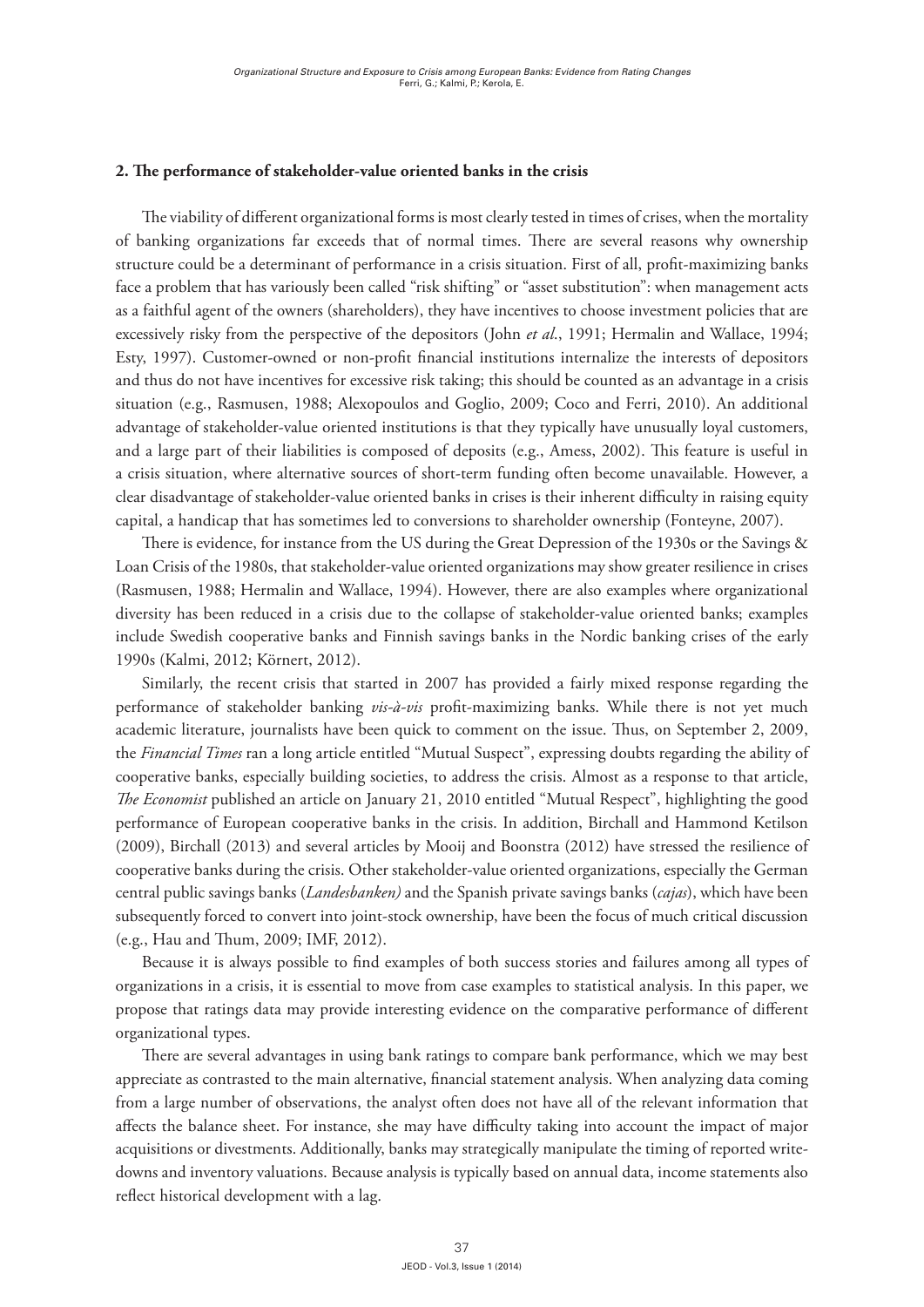Bank ratings are based on publicly available information, such as financial statements, and also on a host of additional information, some of which is collected from non-public sources. In essence, ratings consist of a large number of case studies on performance. In this way, ratings embody much more than reported financial information alone. For this reason, from an information-theoretic perspective, ratings should be preferred over financial statements as a performance measure. Furthermore, they reflect the current, rather than a historical, situation<sup>1</sup>.

The best known ratings for banks are those issued by the three largest credit rating agencies (CRAs: S&P's, Moody's and Fitch). Interpreting bank ratings requires some attention. As argued convincingly by Alessandri and Haldane (2009), the recent crisis has shown the large extent to which the survival of banks depends on implicit or explicit government guarantees providing their bailouts. Thus, even the ratings issued on banks by the CRAs may incorporate the extent of government support. Because the eagerness of the government to provide support is supposedly skewed in favor of the large financial institutions – as some form of Too Big (or Too Interconnected) to Fail has proven to hold (with the exception of Lehman Brothers) – it suggests that one should use a measure that separates state support to tell the true underlying strength of each bank. Being aware of this problem, Moody's and Fitch issue bank financial strength ratings along with bank overall credit ratings. Since 1995, a new rating scale, named bank financial strength ratings (BFSRs), has been published by Moody's to grade the financial strength of a bank as a stand-alone concern, thus disregarding any external support. BFSRs are published in addition to overall bank deposit credit ratings (BDCRs), where BDCRs take into account not only the banks' own financial performance but also other institutional factors such as the macroeconomic environment, the quality of supervision, and the implicit or explicit deposit insurance setup<sup>2</sup>. To be sure, Poon *et al.* (1999) already showed that the determinants of BFSRs do differ from those of BDCRs. Using a logit regression, they find that BFSRs may be correctly classified using bank-specific accounting and financial data alike (in decreasing order of importance): loan provision ratios, the dimensions of risk, and profitability. In addition, while sovereign ratings do not figure as a significant determinant, BDCRs help to correctly classify almost 70 per cent of the BFSRs. Later on, Fitch also started publishing its individual ratings (IR), assessing the likelihood that a bank will survive as a going concern without any outside assistance, and support ratings that indicate the likelihood of receiving such assistance in the case of need. Caporale *et al*. (2012) studied the determinants of Fitch's IR and found that, at least prior to the banking crisis, they were strongly related to country effects, bank capitalization, bank size, profitability and non-performing loans. We will take these factors into account in our analysis, in which we focus on Moody's BFSRs and on Fitch's bank individual ratings $^3$ .

Unfortunately, this positive view of the rating data may not be the entire story, as the use of ratings may lead to new problems. As with any subjective data, subjectivity raises fears of measurement error due to idiosyncratic errors potentially introduced by the fact that different individuals rate different companies. The rating firms use algorithms to standardize the ratings; however, they also retain some discretion in assigning ratings, and they do not make the algorithms public. The discretion can be justified by the fact that not all relevant information may be easily captured by standard algorithms and the secrecy by the need to protect the source of business income. Depending on the point of view chosen, this residual subjectivity is both a strength and a cause for concern. Recently, the accuracy of credit ratings has been under severe

<sup>1</sup> However, agencies may be somewhat slow in revising ratings, which means that in a situation where the economic environment deteriorates rapidly (in a crisis situation), ratings tend to be excessively high. Although the rating agencies aimto incorporate forward-looking indicators into ratings, it may still be that they mostly reflect past development.

<sup>2</sup> Following this intuition, Ferri and Liu (2007) estimate large potential government liabilities behind banking systems.

<sup>3</sup> S & P does not have this measure available.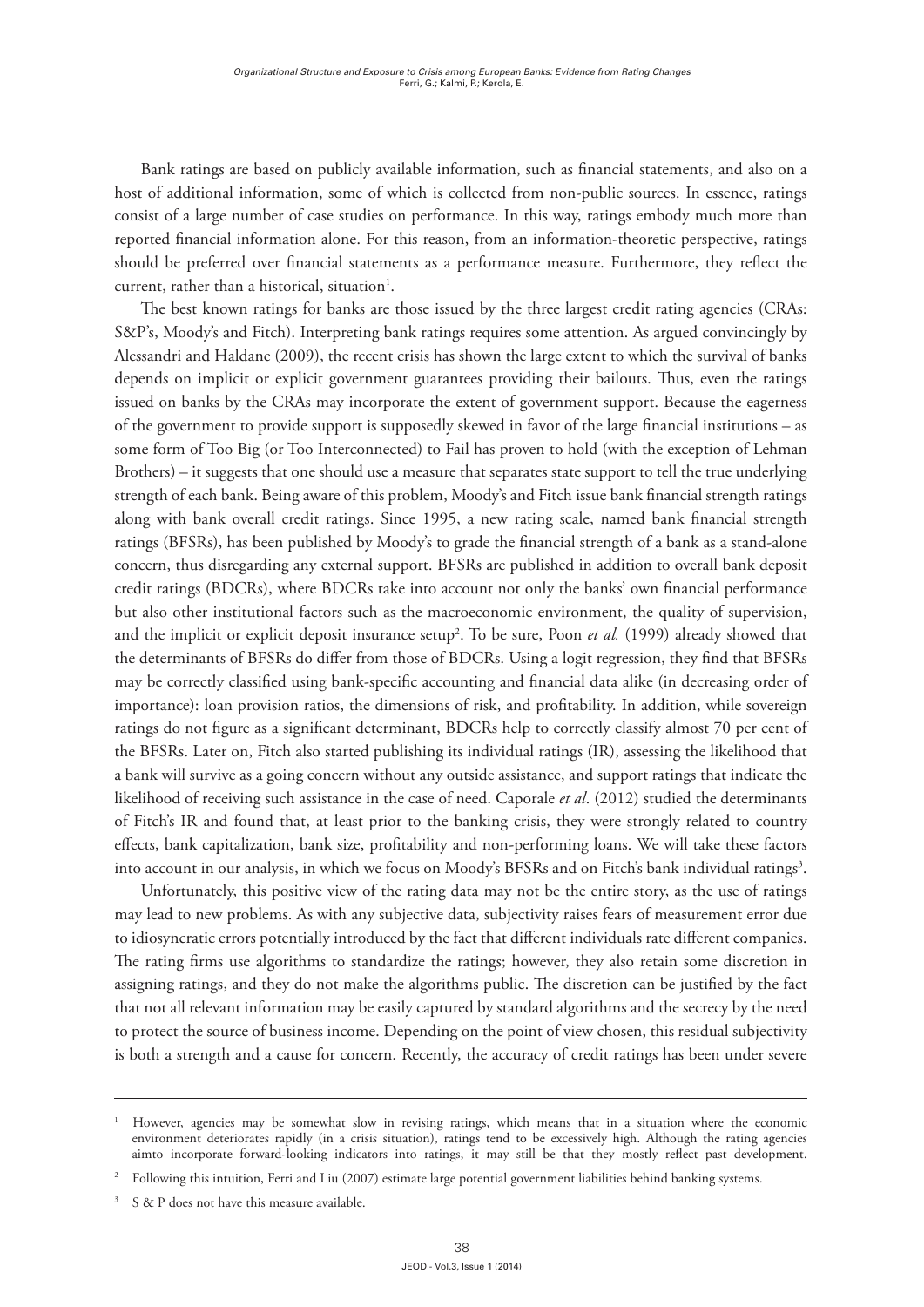criticism (e.g., Blöchlinger *et al*., 2012; Hau *et al*., 2013). For instance, analyzing bank credit ratings, Hau *et al*. (2013) argue that larger banks obtain systematically better ratings than smaller banks with similar economic fundamentals, thereby exacerbating the "too-big-to-fail" problem. However, this criticism has been targeted to bond issuer ratings rather than BFSRs; furthermore, it is not clear whether this type of measurement error is related in any systematic way to ownership structure.

There may be even stronger concerns that ratings may introduce measurement error that is correlated with ownership structures. Among the factors that raters take into account when evaluating bank strength is the governance structure. There is a danger that the governance structures of stakeholder-value oriented banks are viewed as being inferior simply because they are different from those of profit-maximizing banks. Another case in point is profitability. Stakeholder-value oriented banks may record somewhat lower profitability than profit-maximizing banks, simply because the former do not attempt to maximize profits by all means but have other objectives as well. In this case, stakeholder-value oriented banks may receive a lower score not for efficiency reasons but simply because they have a different objective function.

There is some previous literature related to the ratings of bond issues of cooperative and commercial banks. Fischer and Mahfoudhi (2002) study whether the rating agencies take into account the systematically lower risk of bonds issued by cooperative banks by comparing ratings to the market prices of the bonds. They find that, controlling for a variety of characteristics for bonds and issuing banks, the market charges a lower spread for bonds issued by cooperative banks, suggesting that the rating agencies ignore the lower default risks of the bonds issued by cooperative banks. Flageole and Roy (2005) find that different factors contribute to the ratings of the bonds of cooperative banks than to those of commercial banks, suggesting (somewhat in contradiction to Fischer and Mahfoudhi's findings) that the rating process differs. Again, these analyses relate to bond issues, and their relevance to bank financial strength ratings may be limited.

We are not aware of much literature comparing the relationship between ownership structure and organizational performance using ratings data. The only exception we are aware of is the study by Iannotta *et al*. (2013), which examines differences in ratings between government-owned banks and private commercial banks. These authors find that government-owned banks have systematically lower bank ratings and higher issuer ratings than banks in private ownership, and they interpret this to be a result of the government protection of government-owned banks. However, they do not divide private banks further into cooperative, savings and shareholder banks; neither do they examine how the ratings change over different periods.

In this paper, we are interested in three questions: first, controlling for a number of factors – including various bank-specific economic variables and country controls – have the rating agencies treated stakeholder-value oriented banks differently than profit-maximizing ones since the beginning of the crisis (i.e., comparing the end of 2011 *vis-à-vis* that of 2006)? Second, was there variance in the change across finer breakdowns of stakeholder banks (cooperatives *vs*. savings; tightly federated *vs*. non-federated cooperatives and public *vs*. private savings)? Third, do the different rating agencies treat banks in different ownership classes in a similar way, or do their opinions about bank strength systematically differ?

With this study, we aim to compare the rating performances of banks with different ownership forms by concentrating on the Fitch Bank Individual Rating (Fitch IR) and Moody's Bank Financial Strength (Moody's BFS). Both ratings measure the ability of banks or bank groups to survive without outside support. In their ratings, both agencies take into account issues such as financial fundamentals, branch names, risk positions, bank management and overall operating environment $^{\rm 4}.$ 

<sup>4</sup> See Appendix for more information on Fitch Individual Ratings and Moody's Financial Strength Ratings.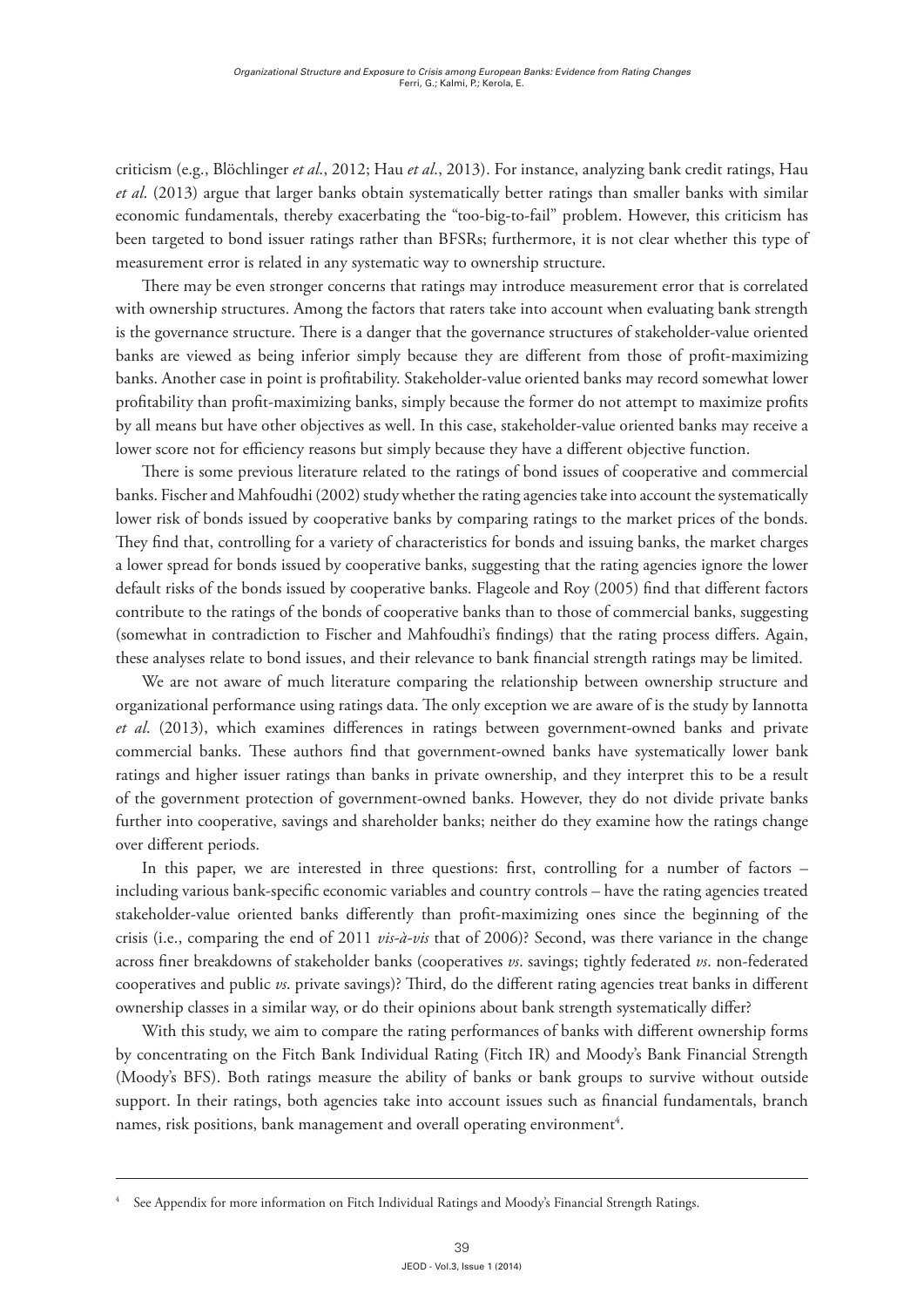# **3. Data and empirical strategy**

We are interested in rating changes during the crisis and how this is related to ownership. The time period we use is from December 2006 to December 2011. We convert the ratings into a numerical scale to use them in a regression analysis. One fundamental difficulty in transforming ratings into a numerical scale is that, strictly speaking, they are ordinal, rather than cardinal, measures of credit risk. A simple linear transformation assuming equivalent differences between the ratings notches all across the distribution may be too simple, as it can be argued that the distances between the notches depend on the location within the ratings scale. Related to bond issuer ratings, it is known that the default probabilities increase exponentially when the bond rating deteriorates (e.g., Fitch, 2012), and the same applies to interest rate spreads (e.g., Langohr and Langohr, 2009). With issuer ratings, one can estimate the distances between the notches using default probabilities or interest rate spreads. Unfortunately, no comparable measure exists for BFS ratings. Nevertheless, we can utilize the known pattern that distances in the bottom of the scale are larger than in the top of the scale by taking the natural logarithm of our numerical rating scale (*lograting*). The dependent variable D lograting is defined as lograting  $_{t}$  – lograting  $_{t-1}$ . When using the log scale, differences at the bottom of the scale become more important than equivalent differences between notches at the top of the scale. at the bottom of the scale become more important than equivalent differences between notches at the top at the bottom of the scale become more important than equivalent differences between notches at the top the top of the scale. We present two types of regressions: a parsimonious regression and an extended regression.

We present two types of regressions: a parsimonious regression and an extended regression. In the We present two types of regressions: a parsimonious regression and an extended regression. parsimonious regression, we control for ownership categories, the country of origin, the difference in the (log) ratings of the sovereign debt of the home country of the bank (similarly to the dependent variable, this variable is defined as *log(sovereign rating* ) – *log(sovereign rating*  $_{t-1}$ ), and level of rating (in logs) in the previous period (*lograting*  $_{t-1}$ <sup>5</sup>. In the extended regression, we also control for various bank-level economic variables. The purpose of introducing the latter variables is to control for differences in the banks' business strategies. Following the previous literature (especially Caporale *et al*., 2012), we include equity per assets, log of assets, loan loss reserves per total loans, profitability (ROA), and deposits per assets. Although many of these variables might be collinear, our primary interest lies not in their coefficients as such, but rather we or these variables inight be confinear, our primary interest hes not in their coefficients as such, but radi<br>are interested in how they influence the ownership coefficients<sup>6</sup>. The first type of regression is: and level of rating (in logs) in the previous period (*loggering tating t-1*), and level of rating (in logs) in the extended regression, we have extended regression, we have extended regression, we have extended regressio We present two types of regressions: a parsimonious regression and an extended regression. In the this variable is defined as *log(sovereign rating ) – log(sovereign rating )*, and level of rating (in logs) in the  $\frac{1}{2}$  are violent formulation  $\frac{1}{2}$ . The purpose of interests of  $\frac{1}{2}$  and  $\frac{1}{2}$  for various bank-level economic  $\frac{1}{\sqrt{2}}$  is to control for  $\frac{1}{\sqrt{2}}$  . For differences in the previous strategies. For differences in the prediction of variables. The purpose of introducing the latter variables is to control for untercritics in the barnes business

### $\Delta$  *lograting*  $_{i,t,t-l}$  =  $\alpha$  +  $\beta$  \* *ownership*<sub>i</sub> +  $\chi$  \* *country*<sub>i</sub> +  $\delta$  \* *lograting*  $_{i,t,l}$  +  $\phi$  \*  $\Delta$  *log(sovereign rating*)  $_{i,t,t-l}$  +  $\varepsilon_{i,t}$  (1) Δ *lograting i; t, t-1 =* α + β ∗ *ownershipi* + χ ∗ *countryi* + δ ∗ *lograting i, t-1* + φ ∗ Δ *log(sovereign rating) i; t, t-1* + εi, t (1)

where the dependent variable is the difference in *lograting* between years t and t-1, a is the intercept, *b* is the vector of coefficients for ownership categories, c is the vector of coefficients for the country dummies, d is the coefficient of the lagged rating, f is the coefficient for the change in sovereign ratings, and e is the error term, which is given by the random effects model<sup>7</sup>. Ownership and country remains  $\frac{1}{1}$ specification so that (2) becomes constant for all banks throughout the period. Next, we augment this specification so that (2) becomes specification so that (2) becomes where the dependent variable is the difference in  $w_2$  and  $w_3$  is the vector of coefficients  $\alpha$ .  $\nu$  is the vector of coefficients for ownership categories, c is the vector of coefficients for the country

 $\frac{1}{x} + \epsilon_0$  **i**, t<sub>1</sub> + ε<sub>i</sub> *t*<sub>2</sub> (2)  $\Delta$  *lograting*  $_{i,t,t}$  =  $\alpha$  +  $\beta$  \* *ownership<sub>i</sub>*, +  $\chi$  \* *country<sub>i</sub>* +  $\delta$  \* *lograting*<sub>*i*, t-1</sub> +  $\phi$  \*  $\Delta$  *log(sovereign rating*)<sub>*i;* t, t-1</sub> +  $\gamma$  *controlsi*,  $t_{t} + \epsilon_{i,t}$  (2)

 $\delta$  is the vector of coefficients for bank-level control variables, all  $\delta$ where g is the vector of coefficients for bank-level control variables, all lagged by one year.

variable. Using data from two different sources also allows us to analyze the ratings disagreements.

 $W$  run different sets of regressions using either the  $\mathcal{S}$  rating as our dependent or  $\mathcal{S}$ 

 $5$  For sovereign ratings, we use the Fitch sovereign ratings as an explanatory variable for both Fitch's and Moody's bank rating changes. However, the results are very similar, indicating that the choice of the sovereign ratings variable does not influence results. need the data into a convert the data into a convert the data by transformation of the data by transforming both  $\alpha$ 5 results.

<sup>&</sup>lt;sup>6</sup> The results of Iannotta *et al.* (2007) and Ferri *et al.* (2013) on European banks indicate that the values of these control variables vary substantially depending on ownership structures, so that the failure to control for them might yield biased coefficients. 6

 $7\;$  A fixed effects model is not feasible because there are no changes in our key explanatory variable, ownership. We also estimated the pooled OLS models, and our results are not dependent on the choice of the model. 7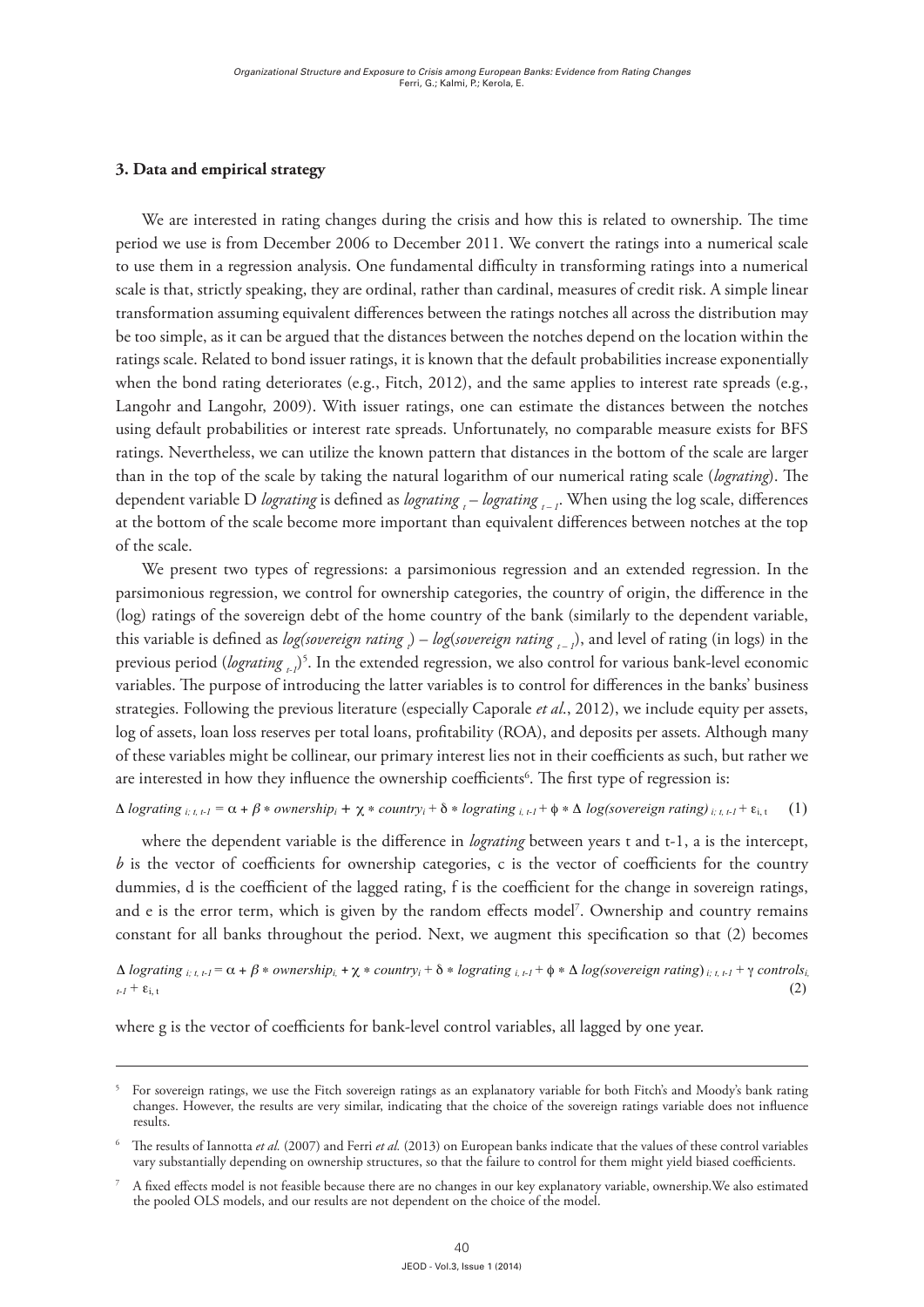We run different sets of regressions using either the Fitch or Moody's rating as our dependent variable. Using data from two different sources also allows us to analyze the ratings disagreements. We analyze ratings disagreements in the following way: because the scales used by Fitch and Moody's are not necessarily the same, and in any case, the Moody's rating has more notches, we need first to convert the data into a comparable scale. We convert the data by transforming both numerical scales into new standardized variables that have a mean value of 0 and a standard deviation of 1. Then, we take the difference between the values of this new variable. We construct two new variables, systematic disagreement, which is the difference between the ratings given by Fitch and Moody's (positive values indicating that Fitch gives a better rating than Moody's), and random disagreement, which is the absolute value of said difference.

We use an unbalanced panel for the years 2006-2011. Using the unbalanced panel, we can make sure that we do not exclude observations that disappear during the period due to business failure. Given our interest in focusing especially on distressed banks, it makes sense to use an unbalanced rather than a balanced panel. In total, there are 218 banks in our dataset, of which 152 are in the Fitch dataset, 193 in the Moody's dataset, and 127 in both datasets. The source for all data was Bankscope, from which we derived the ownership data, ratings data, and financial data. The main constraint to the sample size was the ratings data: we collected ratings data for as many banks we could find. However, we included only one observation per banking group (i.e., excluded subsidiaries). We also included only bank groups headquartered in Europe (i.e., no subsidiaries of non-European banks included).

Table 1 gives the distribution of observations according to country and ownership. The ownership categories are similar to those in Ferri *et al*. (2013), which were in turn influenced by Desrochers and Fischer (2005) on cooperative banks and Gardener *et al*. (1997) on savings banks<sup>8</sup>.

Cooperative banks have been classified either as cooperative groups (in which case the same rating applies to all banks within the group) or independent cooperatives (mostly building societies or Italian *Banche Popolari*). Savings banks have been regarded as either in private ownership if foundation-owned (mostly in Spain and Norway, and, in Moody's data, also Italy) or public (this category consists mostly of German *Landesbanken*). As is evident from Table 1, in both datasets, there is a slight majority of observations from shareholder banks rather than stakeholder banks; and for stakeholder banks, there are somewhat more savings banks than cooperative banks.

All in all, moving from general to specific, we use three breakdowns: i) a "mission-based" breakdown of shareholder (profit maximizing commercial banks) banks *versus* stakeholder banks (catering not just to their shareholders; the other four categories are grouped); ii) an "ownership-based" categorization of the stakeholder banks differentiating cooperative banks from savings banks; iii) an "organizational/ownershipbased" breakdown of the stakeholder banks in which cooperative banks are further subdivided into groups *versus* independent banks (called solo cooperatives in the tables) and savings banks are also split into private *versus* public.

The ownership assignments are based on ready-made classifications from Bankscope, but some of these were corrected and the classifications were developed further. See Ferri *et al*. (2013) for more details.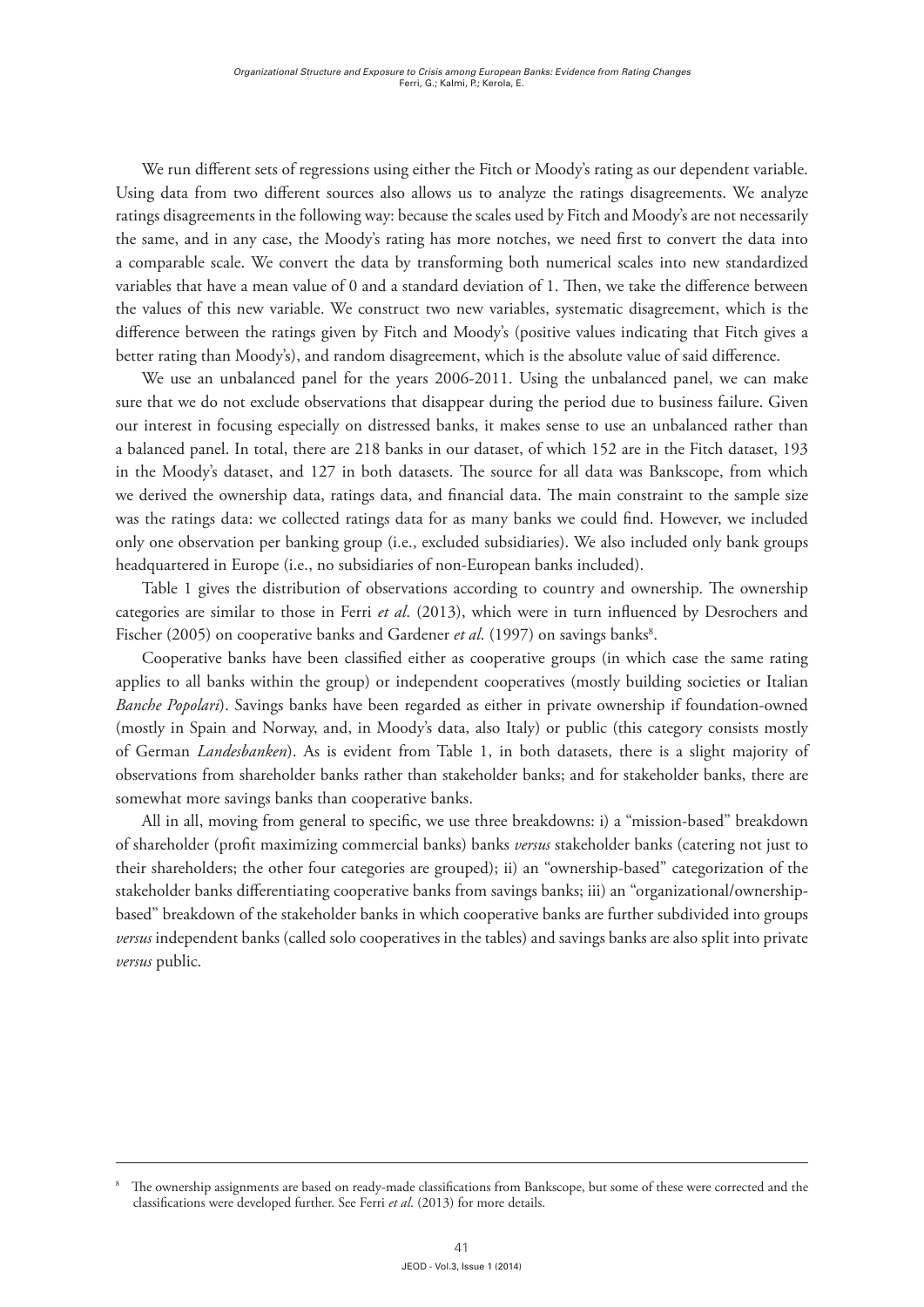| <b>Panel A</b> : Fitch Data |                       |                             |                                        |                                              |                                    |                         |  |  |
|-----------------------------|-----------------------|-----------------------------|----------------------------------------|----------------------------------------------|------------------------------------|-------------------------|--|--|
| Country name                | Cooperative<br>groups | <b>Solo</b><br>cooperatives | <b>Private savings</b><br><b>banks</b> | Government-<br>owned savings<br><b>banks</b> | <b>Shareholder</b><br><b>banks</b> | <b>Total</b>            |  |  |
| Austria                     | 1                     | $\mathbf{0}$                | $\mathbf{0}$                           |                                              | 1                                  | $\mathfrak{z}$          |  |  |
| Belgium                     | $\boldsymbol{0}$      | $\mathbf{0}$                | $\mathbf{0}$                           | $\mathbf{0}$                                 | $\overline{4}$                     | $\overline{4}$          |  |  |
| Cyprus                      | $\mathbf{0}$          | $\theta$                    | $\mathbf{0}$                           | $\mathbf{0}$                                 | 3                                  | 3                       |  |  |
| Denmark                     | 0                     | $\theta$                    | $\theta$                               | $\mathbf{0}$                                 | $\overline{2}$                     | $\boldsymbol{2}$        |  |  |
| Finland                     |                       | 0                           | $\theta$                               | $\mathbf{0}$                                 | 1                                  | $\overline{c}$          |  |  |
| France                      | 2                     | $\theta$                    | $\mathbf{0}$                           | $\boldsymbol{0}$                             | 6                                  | 8                       |  |  |
| Germany                     | 1                     | $\theta$                    | $\mathbf{0}$                           | 9                                            | 5                                  | 15                      |  |  |
| Greece                      | 0                     | $\theta$                    | $\theta$                               | $\mathbf{0}$                                 | 6                                  | 6                       |  |  |
| Iceland                     | 0                     | $\theta$                    | $\mathbf{0}$                           | $\boldsymbol{0}$                             | $\mathbf{0}$                       | 0                       |  |  |
| Ireland                     | 0                     | $\overline{2}$              | $\mathbf{0}$                           | $\mathbf{0}$                                 | 5                                  | $\overline{7}$          |  |  |
| Italy                       | $\theta$              | 10                          | $\theta$                               | $\mathbf{0}$                                 | 10                                 | 20                      |  |  |
| Luxembourg                  | $\boldsymbol{0}$      | $\theta$                    | $\mathbf{0}$                           | $\boldsymbol{0}$                             | $\mathbf{0}$                       | 0                       |  |  |
| Netherlands                 | 1                     | $\mathbf{0}$                | $\mathbf{0}$                           | $\mathbf{0}$                                 | 7                                  | 8                       |  |  |
| Norway                      | 0                     | $\theta$                    | 4                                      | $\mathbf{0}$                                 | 2                                  | 6                       |  |  |
| Portugal                    | 0                     | $\theta$                    | $\mathbf{0}$                           | $\overline{2}$                               | 4                                  | 6                       |  |  |
| Spain                       |                       | 3                           | 20                                     | $\boldsymbol{0}$                             | 9                                  | 33                      |  |  |
| Sweden                      | 0                     | $\theta$                    | $\mathbf{0}$                           | $\mathbf{0}$                                 | 4                                  | $\overline{4}$          |  |  |
| Switzerland                 | $\mathbf{0}$          | $\mathbf{0}$                | $\mathbf{0}$                           | 1                                            | 3                                  | $\overline{4}$          |  |  |
| United Kingdom              | $\boldsymbol{0}$      | 10                          | $\mathbf{0}$                           | $\boldsymbol{0}$                             | 11                                 | 21                      |  |  |
| <b>Total</b>                | $\overline{7}$        | 25                          | 24                                     | 13                                           | 83                                 | 152                     |  |  |
|                             |                       |                             | <b>Panel B: Moody's Data</b>           |                                              |                                    |                         |  |  |
| Austria                     | $\overline{2}$        | $\boldsymbol{0}$            | $\boldsymbol{0}$                       | $\mathbf{1}$                                 | $\overline{2}$                     | 5                       |  |  |
| Belgium                     | $\boldsymbol{0}$      | $\theta$                    | $\theta$                               | $\boldsymbol{0}$                             | 4                                  | 4                       |  |  |
| Cyprus                      | $\mathbf{0}$          | $\boldsymbol{0}$            | $\theta$                               | $\boldsymbol{0}$                             | 3                                  | 3                       |  |  |
| Denmark                     | $\theta$              |                             | $\theta$                               | $\mathbf{0}$                                 | 9                                  | 10                      |  |  |
| Finland                     |                       | 0                           | $\theta$                               | $\mathbf{0}$                                 | $\overline{c}$                     | 3                       |  |  |
| France                      | 4                     | 0                           | $\theta$                               | $\mathbf{0}$                                 | 5                                  | 9                       |  |  |
| Germany                     | 2                     |                             | $\theta$                               | 12                                           | 7                                  | 22                      |  |  |
| Greece                      | $\theta$              | 0                           | $\theta$                               | $\boldsymbol{0}$                             | 7                                  | 7                       |  |  |
| Iceland                     | 0                     | $\boldsymbol{0}$            | $\mathbf{0}$                           | $\mathbf{0}$                                 | 2                                  | $\overline{\mathbf{c}}$ |  |  |
| Ireland                     | 0                     | 2                           | $\mathbf{0}$                           | $\mathbf{0}$                                 | 6                                  | 8                       |  |  |
| Italy                       | 0                     | 8                           | 5                                      | $\boldsymbol{0}$                             | 17                                 | 30                      |  |  |
| Luxembourg                  | 0                     | $\boldsymbol{0}$            | $\mathbf{0}$                           | 1                                            | 2                                  | 3                       |  |  |
| Netherlands                 |                       | 0                           | $\theta$                               | $\mathbf{0}$                                 | 5                                  | 6                       |  |  |
| Norway                      | 0                     | $\theta$                    | 5                                      | $\boldsymbol{0}$                             | 3                                  | 8                       |  |  |
| Portugal                    | 0                     | 0                           | $\mathbf{0}$                           | 2                                            | 4                                  | 6                       |  |  |
| Spain                       |                       | 4                           | 14                                     | $\boldsymbol{0}$                             | 11                                 | 30                      |  |  |
| Sweden                      | 0                     | 0                           | $\mathbf{0}$                           | $\boldsymbol{0}$                             | 5                                  | 5                       |  |  |
| Switzerland                 |                       | 0                           | $\mathbf{0}$                           | 3                                            | 4                                  | 8                       |  |  |
| United Kingdom              | $\boldsymbol{0}$      | 11                          | $\boldsymbol{0}$                       | $\boldsymbol{0}$                             | 13                                 | 24                      |  |  |
| <b>Total</b>                | 12                    | 27                          | 24                                     | 19                                           | 111                                | 193                     |  |  |

# Table 1. Observation per country and ownership structure

In Table 2, we show ratings and the numerical counterparts we assigned to them. Fitch IR's numeric values span from 1 to 10 (10 being the best and 1 the worst), while Moody's FS' numeric values go from 1 to 13 (again 13 being the best and 1 the worst)<sup>9</sup>. We also show the equivalents in log scale.

<sup>9</sup> Fitch IR ceased to exist after December 2011, when Fitch changed bank Individual Ratings to a different scale (with 19 points) and renamed it Viability Ratings. However, we use only data up to December 2011, and therefore our estimations are not affected by this data change.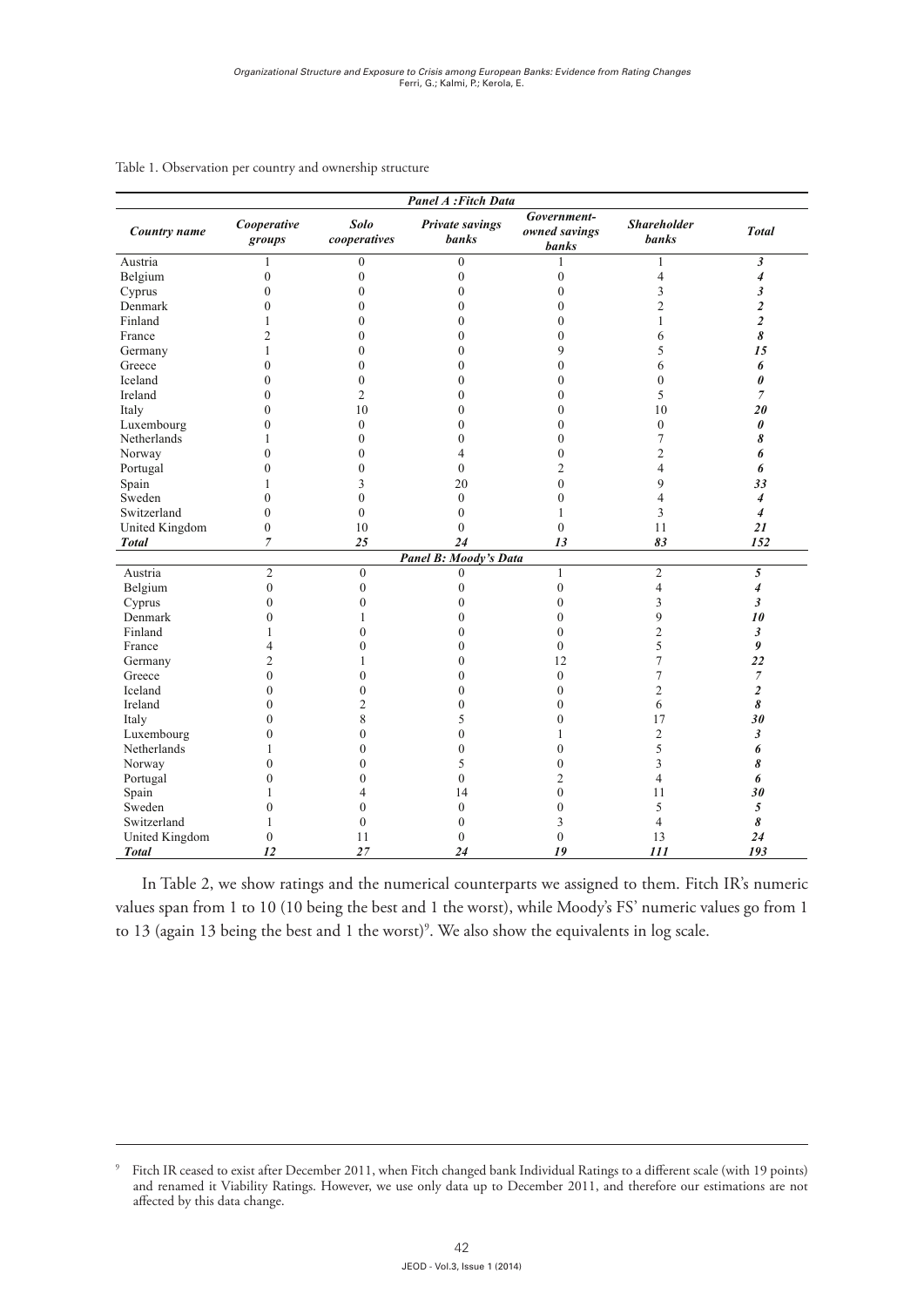| Log<br>equivalent | Linear equivalent | <b>Fitch Individual</b> | <b>Explanation</b> | <b>Moody's Financial</b><br><b>Strength</b> | Linear<br>equivalent | Log equivalent |
|-------------------|-------------------|-------------------------|--------------------|---------------------------------------------|----------------------|----------------|
| 2.30              | 10                | А                       | Very Strong        | А                                           | 13                   | 2.57           |
| 2.20              |                   | A/B                     |                    | A-                                          | 12                   | 2.48           |
| 2.08              |                   | B                       | Strong             | $B+$                                        | 11                   | 2.40           |
| 1.95              |                   | B/C                     |                    | B                                           | 10                   | 2.30           |
|                   |                   |                         |                    | $B -$                                       | Q                    | 2.20           |
| 1.79              | 6                 | C                       | Adequate           | $C+$                                        |                      | 2.08           |
| 1.61              |                   | C/D                     |                    |                                             |                      | 1.95           |
|                   |                   |                         |                    | С-                                          |                      | 1.79           |
| 1.39              | 4                 | D                       | Problematic        | $D+$                                        |                      | 1.61           |
| 1.10              |                   | D/E                     |                    |                                             |                      | 1.39           |
|                   |                   |                         |                    | D-                                          |                      | 1.10           |
| 0.69              |                   | E                       | Serious problems   | $E+$                                        |                      | 0.69           |
| $\Omega$          |                   |                         | or default         | E                                           |                      |                |

Table 2. Ratings and their numerical equivalents

# depending on which of the two rating agencies we examine. In Figure 1, we present the **4. Descriptive statistics**

Adequate How have bank ratings evolved since the onset of the crisis? A slightly different story is told depending banks, banks, banks, banks, and the two rating agencies we examine. In Figure 1, we present the development of the average  $\overline{c}$ (linear) numerical ratings using data from Fitch. The figure presents the average numerical ratings for the  $-h<sub>0</sub>$ 5 end of the years 2006-2011 for shareholder banks, cooperative banks, savings banks, and stakeholder banks. It can be observed that shareholder banks start with somewhat higher average ratings than stakeholder banks, but after 2009, their ratings deteriorate faster, and by the end of 2011, they are at a clearly lower on which of the two rating agencies we examine. In Figure 1, we present the development of the average level than stakeholder banks.

Figure 1. Shareholder banks *vs*. stakeholder, cooperative and savings banks, Fitch



Figure 2 tells the same story for Moody's. In the early period, all types of banks are hit roughly equally and shareholder banks have on average higher ratings than stakeholder banks, but in 2011, the situation is reversed.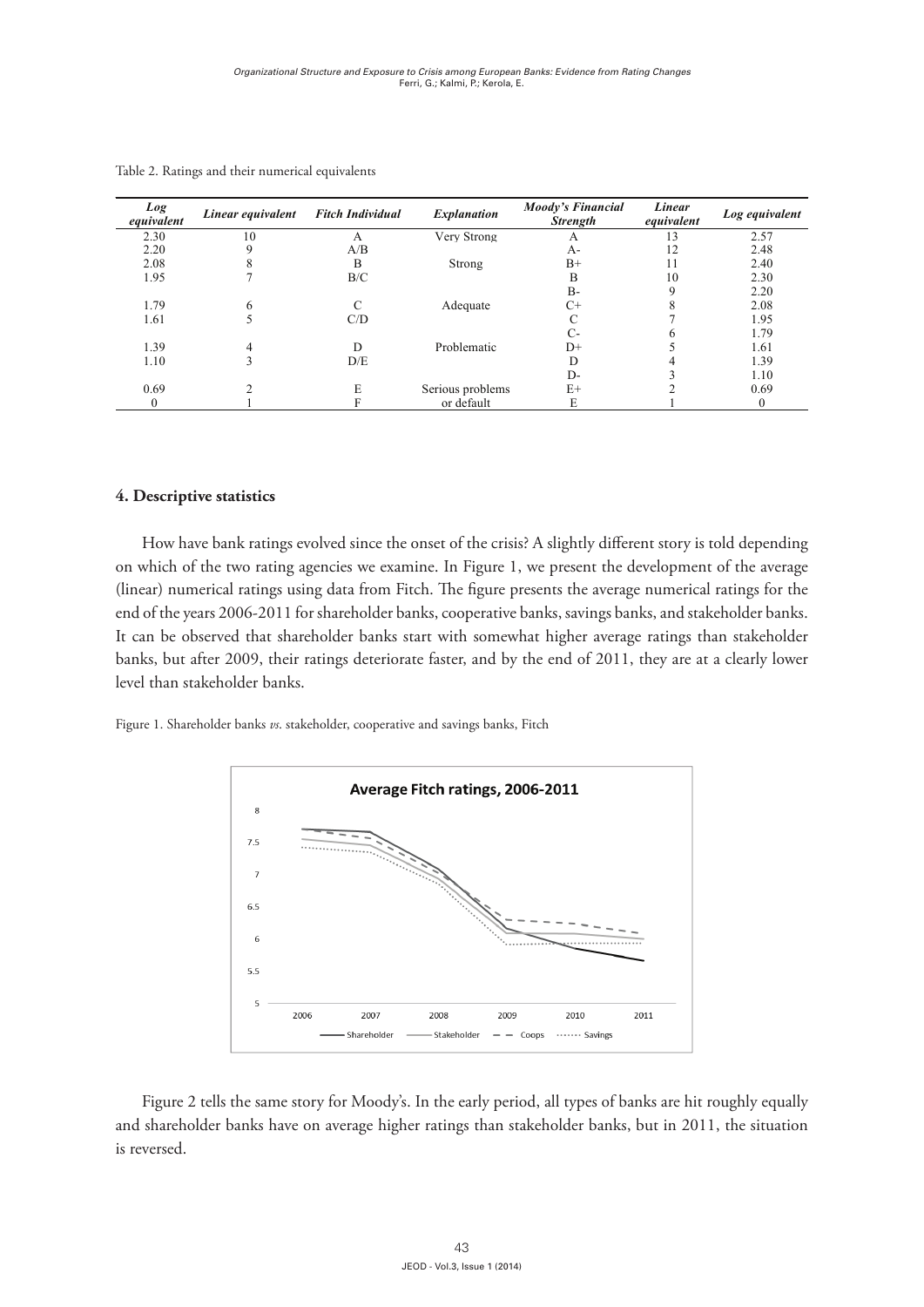

Figure 2. Shareholder banks vs. stakeholder, cooperative and savings banks, Moody's

having the best ratings in 2006-2007 and public savings banks, the worst. In contrast, cooperative groups In Figures 3 and 4, we utilize the more disaggregated classes taken from Ferri *et al*. (2013) In Figures 3 and 4, we utilize the more disaggregated classes taken from Ferri *et al*. (2013) and divide banks into cooperative groups and independent cooperatives, and equipme banks in cooperative banks into cooperative groups and independent cooperatives, and savings banks into private and public savings banks. Starting from Figure 3, which displays the Fitch ratings, we note that there is initially a large difference between the ratings of different types of savings banks, private savings banks actually and independent cooperative banks have fairly similar ratings from Fitch in 2006-2007, but this changes in 2008, when the ratings of independent cooperative banks deteriorate substantially. In 2009, cooperative groups are clearly downgraded less *vis-à-vis* other types of banks. Moreover, public savings banks, while having deteriorating ratings between 2007 and 2009, start to actually improve their ratings after 2009, thus reducing the gap between this and other categories.

Figure 3. The performance of shareholder banks and various types of stakeholder banks, Fitch



When looking at Moody's ratings (Figure 4), it is notable that cooperative groups start clearly above other groups, and, though their ratings generally deteriorate during the period, they remain clearly above the other groups. Private savings banks and independent cooperatives experience a large decline in 2009, after which point their ratings stabilize. The ratings of shareholder banks and public savings banks decline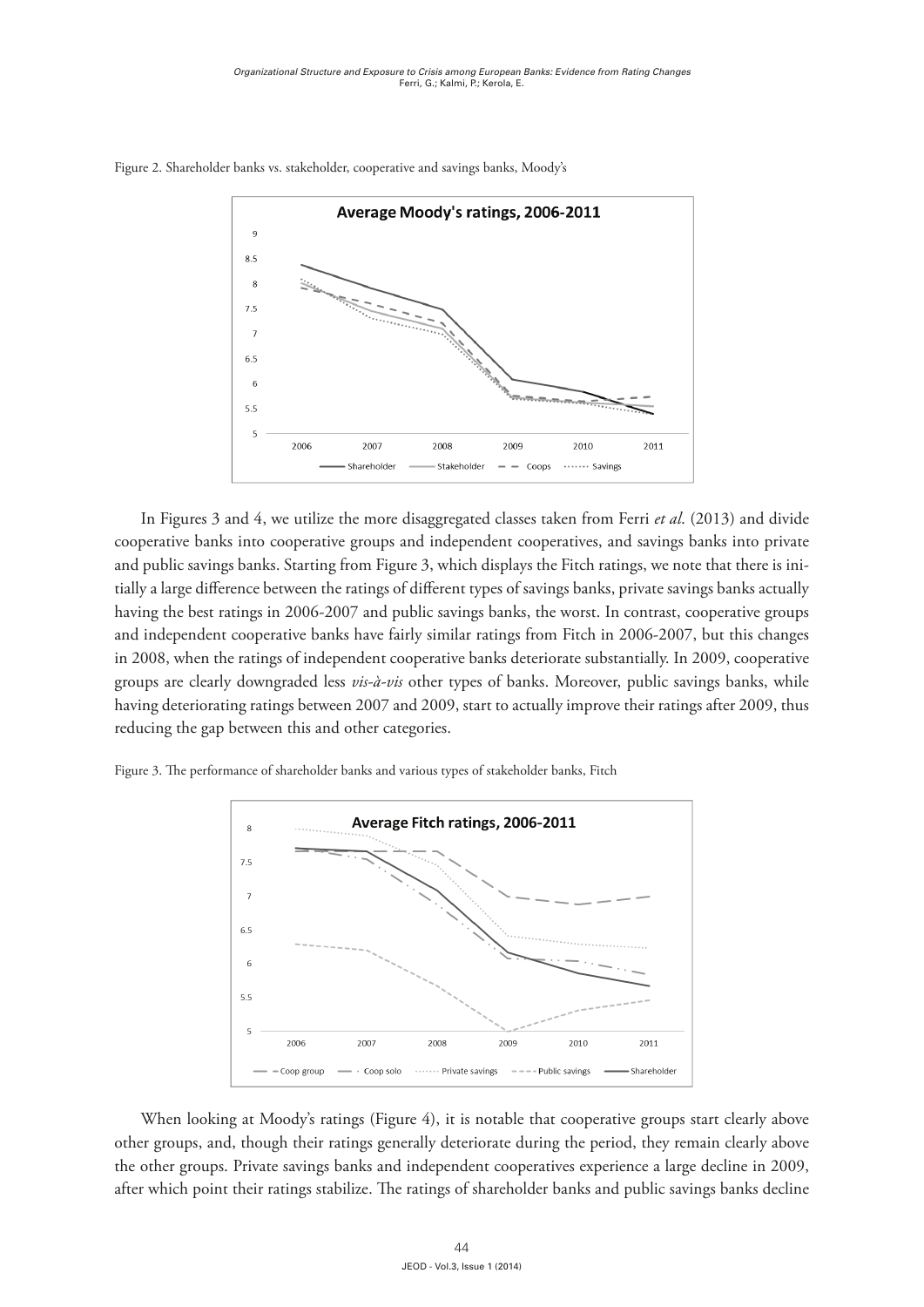consistently throughout the period.



Figure 4. The performance of shareholder banks and various types of stakeholder banks, Moody's

 $A = \alpha$  alternative view of the same process can be obtained by looking at downgrades and downgrades at downgrades and downgrades and downgrades at downgrades at downgrades and downgrades at downgrades at downgrades and do An alternative view of the same process can be obtained by looking at downgrades and upgrades Fitch and Moody's took rather different views on the developing subprime crisis: Moody's throughout the process; Table 3 presents these for the Fitch and Moody's data. Initially, Fitch and Moody's took rather different views on the developing subprime crisis: Moody's downgraded 47% of banks in the  $\sim$  2007 while Fitch did so only for 50% of the henks. The situation reversed sample during 2007, while Fitch did so only for 5% of the banks. The situation reversed somewhat in 2008, when Fitch downgraded 34% of the banks and Moody's only 23%. 2009 was the worst year in terms  $\mathbf{r}$  and  $\mathbf{r}$  and  $\mathbf{r}$  and  $\mathbf{r}$  and  $\mathbf{r}$  and  $\mathbf{r}$  and  $\mathbf{r}$  and  $\mathbf{r}$  and  $\mathbf{r}$  and  $\mathbf{r}$  and  $\mathbf{r}$  and  $\mathbf{r}$  and  $\mathbf{r}$  and  $\mathbf{r}$  and  $\mathbf{r}$  and  $\mathbf{r}$  and  $\mathbf{r}$  and of ratings development: Fitch downgraded 51% of the banks, and Moody's downgraded 63%. Only one itch) took place during the vears  $2008-2009$  In  $2010$ , things no longer looked upgrade (by Fitch) took place during the years 2008-2009. In 2010, things no longer looked as bad: Fitch<br>. downgraded 15% of the banks and upgraded 7%, whereas for Moody's, the respective figures were 15% and 3%. In 2011, Fitch downgraded 17% of the banks and upgraded 10%; Moody's, more pessimistically, **OBSERVATIONS** downgraded 25% of the banks and upgraded only 5%. During the entire period, 68% of the banks were downgraded by Fitch, and only 2% were upgraded. For Moody's, the figures are much bleaker: 87% were downgraded, and 3% were upgraded.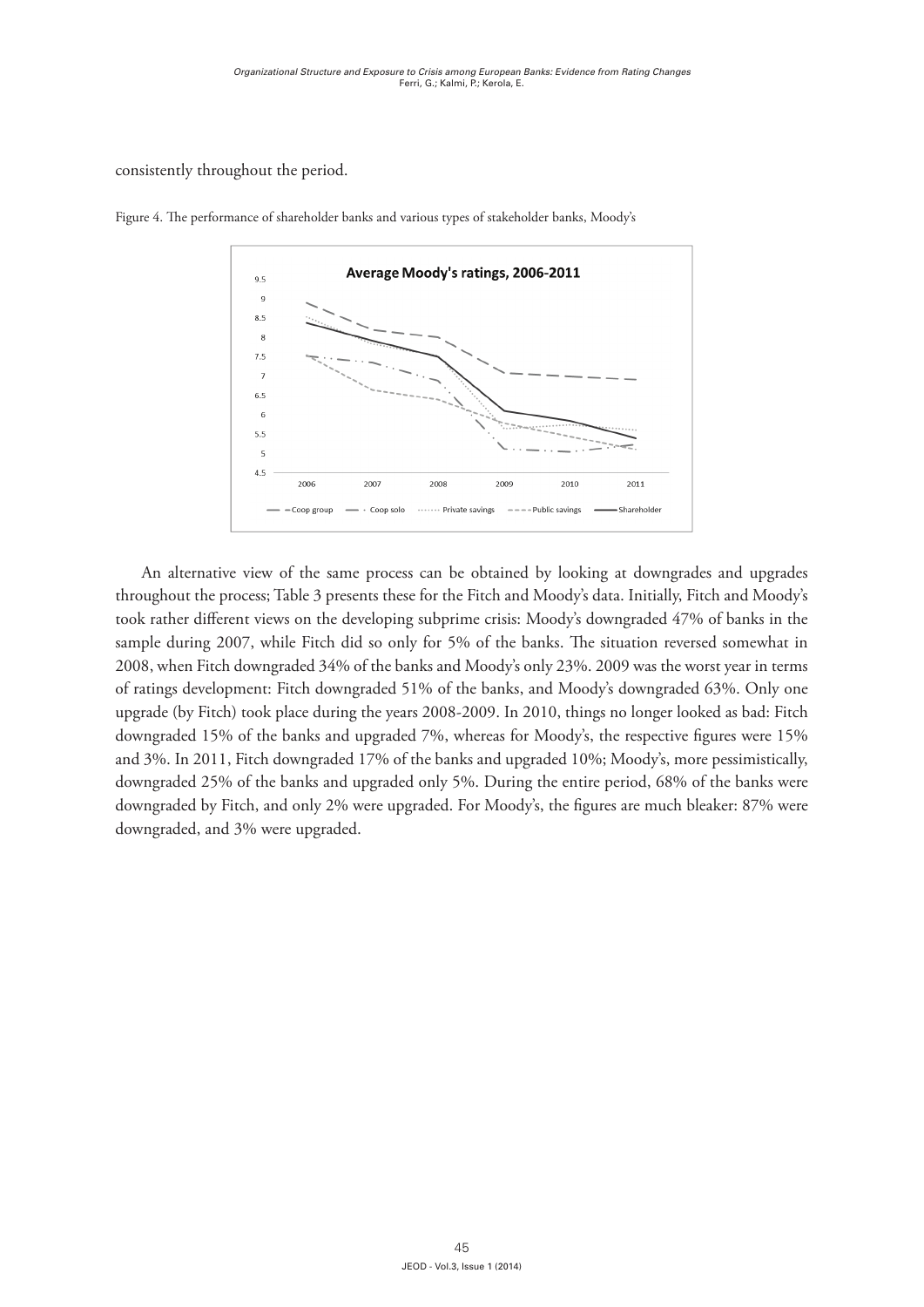|                     |          |              |          |              | <b>Panel A: Fitch Data</b>   |              |          |              |      |          |      |                |
|---------------------|----------|--------------|----------|--------------|------------------------------|--------------|----------|--------------|------|----------|------|----------------|
|                     |          | 2007         |          | 2008         |                              | 2009         |          | 2010         |      | 2011     |      | 2006-2011      |
|                     | Down     | Up           | Down     | U p          | Down                         | U p          | Down     | U p          | Down | U p      | Down | U p            |
| All                 | 4.6      | 3.9          | 33.8     | $\mathbf{0}$ | 50.7                         | 0.7          | 15.4     | 7.4          | 17.2 | 9.7      | 68.4 | 2.3            |
| <b>Shareholders</b> | 2.6      | 5.3          | 28.8     | $\mathbf{0}$ | 48.2                         | 1.2          | 22.5     | 8.8          | 21.8 | 11.5     | 69.3 | 1.3            |
| <b>Stakeholders</b> | 7.4      | 1.9          | 40       | $\mathbf{0}$ | 53.7                         | $\Omega$     | 7.3      | 5.8          | 11.9 | 7.5      | 67.2 | 3.5            |
| Cooperatives        | 4.1      | $\theta$     | 37.9     | $\mathbf{0}$ | 35.5                         | $\Omega$     | 9.1      | 3            | 15.6 | $\theta$ | 60   | 4              |
| Savings             | 10       | 3.3          | 41.7     | $\mathbf{0}$ | 69.4                         | $\mathbf{0}$ | 5.6      | 8.3          | 8.6  | 14.3     | 72.7 | 3              |
| Coop group          | $\Omega$ | $\Omega$     | $\Omega$ | $\theta$     | $\Omega$                     | $\theta$     | 25       | 12.5         | 14.3 | $\theta$ | 33.3 | $\theta$       |
| Coop solo           | 5.6      | $\Omega$     | 47.8     | $\theta$     | 44                           | $\Omega$     | 4        | $\mathbf{0}$ | 16   | $\theta$ | 68.4 | 5.3            |
| Private savings     | 10       | 5            | 41.7     | $\Omega$     | 75                           | $\Omega$     | 8.7      | $\theta$     | 4.6  | $\Omega$ | 80.1 | $\Omega$       |
| Public savings      | 10       | $\mathbf{0}$ | 41.7     | $\mathbf{0}$ | 58.3                         | $\mathbf{0}$ | $\Omega$ | 23.1         | 15.4 | 38.5     | 58.3 | 8.3            |
|                     |          |              |          |              | <b>Panel B: Moody's Data</b> |              |          |              |      |          |      |                |
| All                 | 47.1     | 11.5         | 23.1     | $\theta$     | 63                           | $\Omega$     | 14.7     | 2.8          | 24.5 | 5.4      | 86.7 | 3.3            |
| <b>Shareholders</b> | 46.3     | 15.8         | 21.7     | $\mathbf{0}$ | 65.7                         | $\theta$     | 17.7     | 2.9          | 28.4 | 2.9      | 87.2 | 5.3            |
| <b>Stakeholders</b> | 48.4     | 4.8          | 25       | $\mathbf{0}$ | 59.2                         | $\Omega$     | 10.7     | 2.7          | 18.5 | 9.2      | 85.7 | $\overline{0}$ |
| Cooperatives        | 28.1     | 3.1          | 29.7     | $\mathbf{0}$ | 56.8                         | $\theta$     | 16.67    | $\mathbf{0}$ | 15.2 | 12.1     | 82.1 | $\theta$       |
| Savings             | 70       | 6.7          | 20.5     | $\mathbf{0}$ | 61.5                         | $\theta$     | 5.1      | 5.1          | 21.9 | 6.25     | 89.3 | $\overline{0}$ |
| Coop group          | 55.6     | $\Omega$     | 27.3     | $\mathbf{0}$ | 40                           | $\Omega$     | 10       | $\mathbf{0}$ | 30   | $\theta$ | 77.8 | $\theta$       |
| Coop solo           | 17.4     | 4.4          | 30.8     | $\mathbf{0}$ | 63                           | $\Omega$     | 19.2     | $\theta$     | 8.7  | 17.4     | 84.2 | 0              |
| Private savings     | 76.5     | 5.9          | 23.8     | $\mathbf{0}$ | 85.7                         | $\theta$     | $\Omega$ | 9.5          | 7.1  | 7.1      | 83.3 | $\overline{0}$ |
| Public savings      | 61.5     | 7.7          | 16.7     | $\theta$     | 33.3                         | $\theta$     | 11.1     | $\theta$     | 33.3 | 5.6      | 93.8 | $\theta$       |

Table 3. The proportion of downgrades and upgrades among banks, by ownership: percentage of observations

Examining the rating changes by ownership, we note that in the earliest stage of the crisis (2007-2009) both agencies downgraded stakeholder and shareholder banks in roughly equal measure. After 2009, clearly more shareholder banks than stakeholder banks were downgraded. Another observation that is visible with both agencies is the massive downgrading of private savings banks in the year 2009. measure. After 2009, clearly more shareholder banks than stakeholder banks were downgraded.  $\alpha$  examining the rating changes by ownership, we note that in the earliest stage of the crisis (2007-2005)

Table 4 presents the average changes by ownership category by both agencies in linear and logarithmic scale. The results for Fitch indicate that the ratings for stakeholder banks have deteriorated less on average, and the difference is statistically significant. Moreover, in the linear scale, differences are statistically significant for cooperative groups and public savings banks. In log scale, there is a difference at the 5% level of statistical significance for stakeholder banks, for cooperatives in general, and for cooperative groups. In the Moody's data, there are no statistically significant differences, giving a first indication that there may be a difference in how the two agencies treat shareholder and stakeholder banks. scale in presents the average enarges by ownership category by both agencies in linear and logarithmic State holder banks had in the statistically significant uncleated, giving a first indication that there may be

In any case, the differences found with the Fitch data may also be attributed to various factors. Stakeholder banks had initially lower ratings and thus had less room to deteriorate. The differences may also reflect some strategic differences between the different types of banks. Perhaps most importantly, the difference may reflect the fact that those countries where stakeholder banks (especially cooperatives) are strong were less hit by the crisis (Leogrande, 2013). While the last point may suggest that stakeholder banks create a positive externality for other banks in the country, we control for this effect by including country dummies as well as initial ratings and bank business strategies on the basis of bank financial variables.  $\frac{1}{2}$  strategies on the basis of bank financial variables.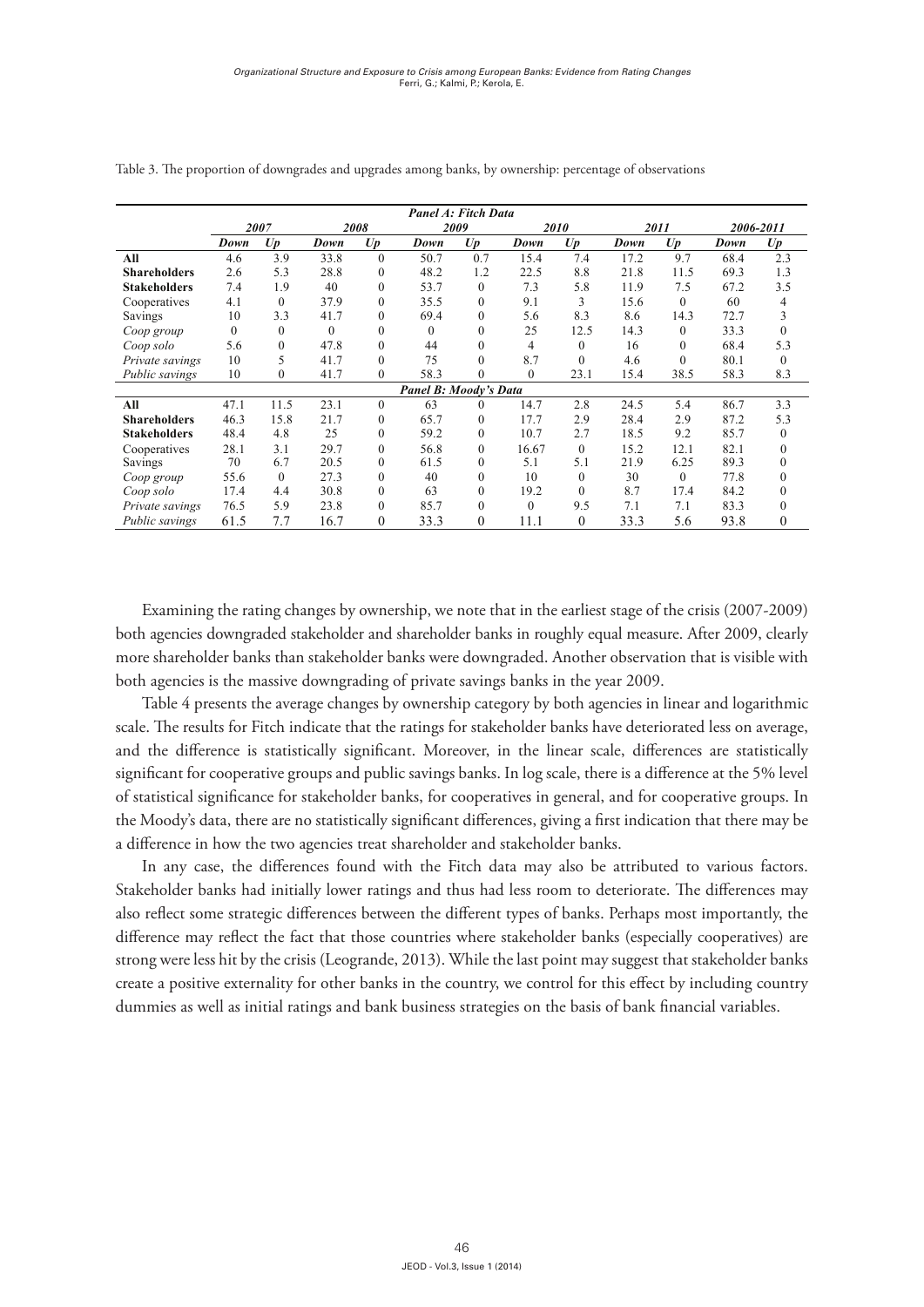|                    |                             | Fitch                         |                             | Moody's                       |
|--------------------|-----------------------------|-------------------------------|-----------------------------|-------------------------------|
|                    | Annual change in<br>notches | Annual change in log<br>scale | Annual change in<br>notches | Annual change in log<br>scale |
| All                | $-0.36$                     | $-0.07$                       | $-0.55$                     | $-0.09$                       |
|                    | (1.03)                      | (0.26)                        | (1.10)                      | (0.24)                        |
| <b>Shareholder</b> | $-0.42$                     | $-0.09$                       | $-0.58$                     | $-0.10$                       |
|                    | (1.22)                      | (0.32)                        | (1.15)                      | (0.26)                        |
| <b>Stakeholder</b> | $-0.28*$                    | $-0.05**$                     | $-0.50$                     | $-0.08$                       |
|                    | (0.72)                      | (0.17)                        | (1.02)                      | (0.2)                         |
|                    | $-0.28$                     | $-0.05*$                      | $-0.48$                     | $-0.08$                       |
| Cooperative        | (0.7)                       | (0.15)                        | (1.01)                      | (0.22)                        |
|                    | $-0.28$                     | $-0.05$                       | $-0.53$                     | $-0.08$                       |
| Savings            | (0.74)                      | (0.19)                        | (1.02)                      | (0.2)                         |
|                    | $-0.06*$                    | $-0.01*$                      | $-0.44$                     | $-0.07$                       |
| Coop group         | (0.35)                      | (0.06)                        | (0.78)                      | (0.17)                        |
|                    | $-0.34$                     | $-0.06$                       | $-0.49$                     | $-0.09$                       |
| Coop solo          | (0.76)                      | (0.17)                        | (1.09)                      | (0.24)                        |
|                    | $-0.35$                     | $-0.06$                       | $-0.63$                     | $-0.09$                       |
| Private savings    | (0.7)                       | (0.19)                        | (1.09)                      | (0.20)                        |
|                    | $-0.17*$                    | $-0.03$                       | $-0.42$                     | $-0.08$                       |
| Public savings     | (0.78)                      | (0.19)                        | (0.93)                      | (0.19)                        |

Table 4. Mean rating changes during the entire period

Note: the asterisks indicate (unconditional) statistically different means with shareholder banks. Significance levels: \*\*\* 10%; \*\* 5%; \* 1%

### **5. Regression analysis of rating changes**

We begin the analysis by presenting the results from regressions that use Fitch data and logarithmic changes in ratings as their dependent variable. The models (I)-(III) in Table 5 present results that include ownership and country dummies, lagged level of (log) ratings, and the difference in the (log of) sovereign ratings. Models (IV)-(VI) additionally include the bank-specific control variables. All reported standard errors are heteroskedasticity and autocorrelation robust. The R-squares vary between 0.16 (models I-III) to 0.26 (models IV-VI).

For the control variables, lagged ratings are always statistically significant (at a level of at least 5%) and negative, indicating that the higher the rating initially, the larger the downgrade. This result was rather expected given that the banks with higher ratings have also more room to deteriorate. The coefficient of change in the sovereign rating is positive and statistically significant at the 1% level (when additional bankspecific variables have not been added), which means that the bank ratings and sovereign ratings for the country where the bank is located move into the same direction. This result may be surprising in light of Poon *et al.*'s (1999) results, which indicate that sovereign ratings do not influence bank ratings, but it may be understood in the context of a crisis situation in which the macroeconomic environment that the bank operates within becomes a crucial determinant of bank viability.

The evidence presented in column 3 suggests that cooperative banking groups have weathered the crisis better than other types of banks, as the coefficient it receives is positive and statistically significant (at the 5% level). The coefficient for independent cooperative banks is also positive, but it is not statistically significant. For saving banks, there is no evidence that they would have performed better than shareholder banks during the crisis.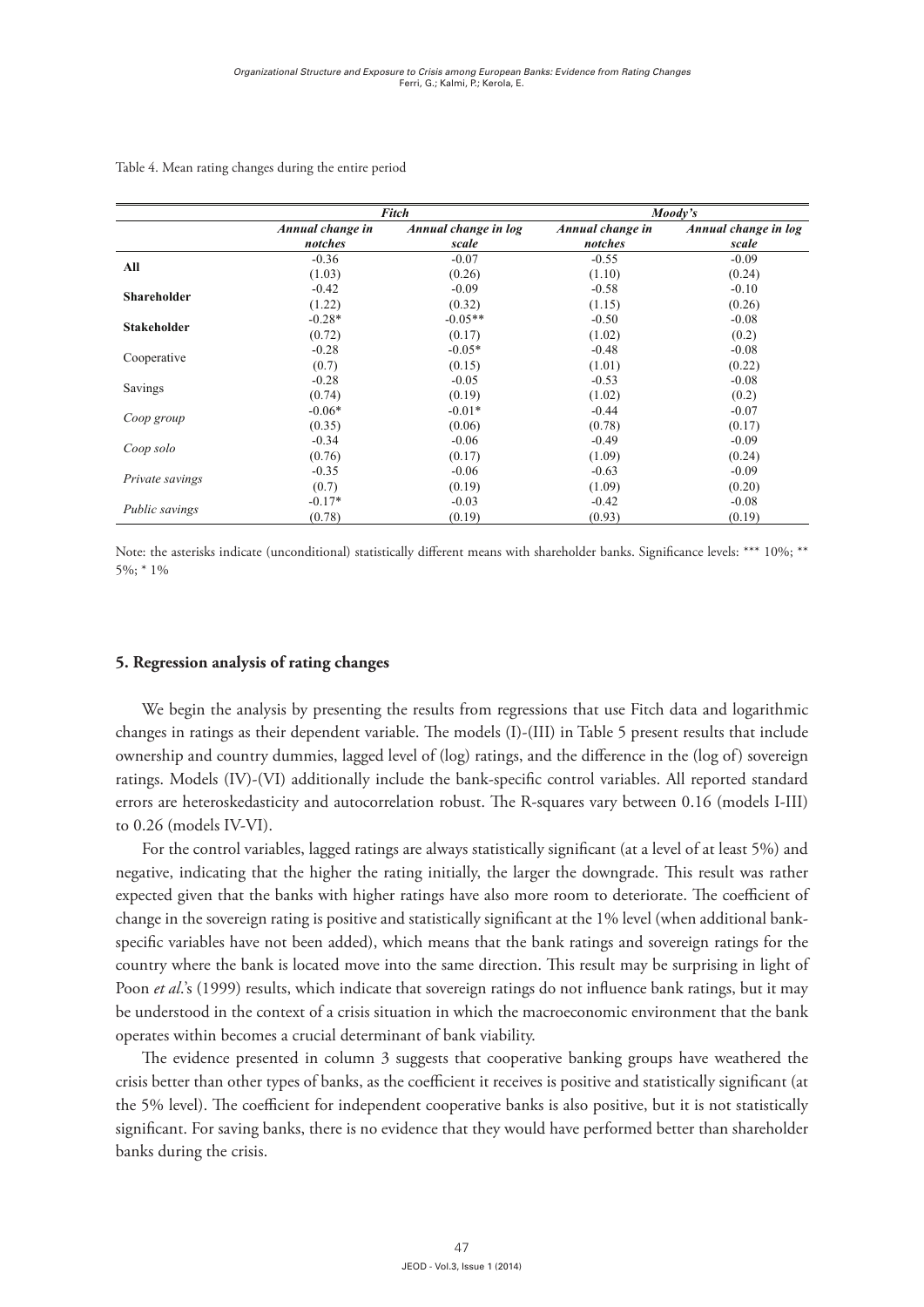|                                     | Difference in log ratings (Fitch) |                  |            |             |                  |             |  |
|-------------------------------------|-----------------------------------|------------------|------------|-------------|------------------|-------------|--|
| Model                               | $\boldsymbol{I}$                  | $\boldsymbol{H}$ | Ш          | $I\bar{V}$  | $\boldsymbol{V}$ | И           |  |
| <b>Stakeholder</b>                  | 0.0127                            |                  |            | 0.0316      |                  |             |  |
|                                     | (0.020)                           |                  |            | (0.024)     |                  |             |  |
| Cooperative                         |                                   | 0.0347           |            |             | $0.0543*$        |             |  |
|                                     |                                   | (0.022)          |            |             | (0.028)          |             |  |
| <b>Savings</b>                      |                                   | $-0.0162$        |            |             | 0.00787          |             |  |
|                                     |                                   | (0.027)          |            |             | (0.029)          |             |  |
| Coop group                          |                                   |                  | $0.0408**$ |             |                  | $0.0846***$ |  |
|                                     |                                   |                  | (0.019)    |             |                  | (0.025)     |  |
| Solo coop                           |                                   |                  | 0.0331     |             |                  | 0.0459      |  |
|                                     |                                   |                  | (0.029)    |             |                  | (0.035)     |  |
| <b>Private savings</b>              |                                   |                  | $-0.0116$  |             |                  | 0.0208      |  |
|                                     |                                   |                  | (0.040)    |             |                  | (0.041)     |  |
| <b>Public savings</b>               |                                   |                  | $-0.0234$  |             |                  | $-0.0130$   |  |
|                                     |                                   |                  | (0.023)    |             |                  | (0.033)     |  |
| Change in sovereign rating $_{t-1}$ | $0.165**$                         | $0.166**$        | $0.166**$  | 0.0766      | 0.0762           | 0.0775      |  |
|                                     | (0.076)                           | (0.076)          | (0.077)    | (0.084)     | (0.084)          | (0.084)     |  |
| Log (rating $_{t-1}$ )              | $-0.149**$                        | $-0.154**$       | $-0.155**$ | $-0.309***$ | $-0.318***$      | $-0.323***$ |  |
|                                     | (0.067)                           | (0.066)          | (0.067)    | (0.052)     | (0.051)          | (0.051)     |  |
| (equity/assets) $_{t-1}$            |                                   |                  |            | $-0.353$    | $-0.331$         | $-0.312$    |  |
|                                     |                                   |                  |            | (0.434)     | (0.440)          | (0.438)     |  |
| $log(asserts)_{t-1}$                |                                   |                  |            | $0.0115*$   | $0.0125**$       | $0.0128**$  |  |
|                                     |                                   |                  |            | (0.006)     | (0.006)          | (0.006)     |  |
| (loanloss)                          |                                   |                  |            | $-2.594$    | $-2.371$         | $-2.543$    |  |
| provisions/loans) $_{t-1}$          |                                   |                  |            | (2.603)     | (2.710)          | (2.728)     |  |
| $ROAAt-1$                           |                                   |                  |            | $0.143***$  | $0.146***$       | $0.145***$  |  |
|                                     |                                   |                  |            | (0.028)     | (0.029)          | (0.029)     |  |
| (deposits/assets) $_{t-1}$          |                                   |                  |            | 0.0413      | 0.0260           | 0.0321      |  |
|                                     |                                   |                  |            | (0.100)     | (0.096)          | (0.094)     |  |
| Country and year dummies            | <b>YES</b>                        | <b>YES</b>       | <b>YES</b> | <b>YES</b>  | <b>YES</b>       | <b>YES</b>  |  |
| # of observations                   | 711                               | 711              | 711        | 590         | 590              | 590         |  |
| $\mathbf{R}^2$                      | 0.163                             | 0.166            | 0.166      | 0.260       | 0.262            | 0.263       |  |
| $#$ of banks                        | 152                               | 152              | 152        | 146         | 146              | 146         |  |

Table 5. Random effects regression results for Fitch data, ratings in log scale: coefficients and standard errors

Note: 1) Standard errors are heteroskedasticity and autocorrelation robust; 2) Significance levels: \*\*\*<1%; \*\*<5%; \*<10%

group. Banks that have better profitability and that are larger were downgraded less during the crisis<sup>10</sup>. Models IV – VI introduce the bank-specific control variables, which turn out to be significant as a Instead, loan loss provisions, capitalization and deposits per assets are not related to ratings changes in any statistically significant way. Of the ownership dummies, an important difference compared to the previous model is that now the dummy for cooperatives in general is positive and significant at a 10% level. The dummy for cooperative groups remains significant, now at a 1% level. Inclusion of the bank-specific controls has increased the cooperative group dummy's coefficient twofold compared to column 3.

Table 6 reports the results for Moody's. The results concerning the lagged rating (negative) and the change in sovereign ratings (positive) are consistent with the Fitch results. For the other control variables, size is again a statistically significant factor slowing the downgrade, as with Fitch. Unlike with Fitch, profitability loses its significance, whereas now loan loss provisions per total loans is negatively and deposits per assets is positively related to ratings change. However, the ownership dummies are never statistically significant.

<sup>10</sup> The latter result offers some indication that the favorable treatment of large banks in assigning ratings (identified by Hau *et al*. 2013) may also apply to BFSRs.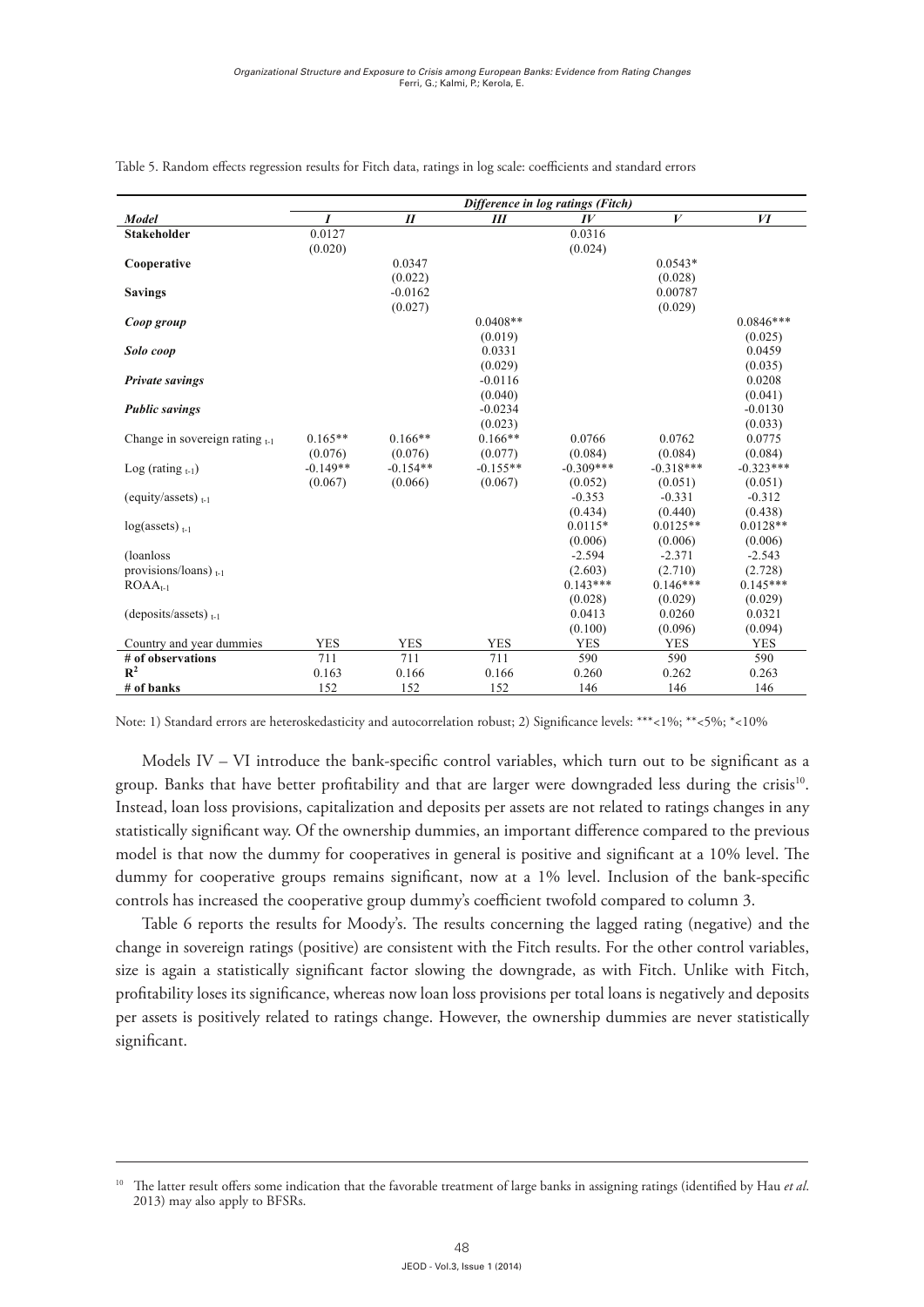|                                     | Difference in log ratings (Moody's) |                            |             |             |                  |             |  |
|-------------------------------------|-------------------------------------|----------------------------|-------------|-------------|------------------|-------------|--|
| <b>Model</b>                        | $\boldsymbol{I}$                    | $\boldsymbol{\mathit{II}}$ | Ш           | $I\bar{V}$  | $\boldsymbol{V}$ | VI          |  |
| <b>Stakeholder</b>                  | $-0.00896$                          |                            |             | $-0.0179$   |                  |             |  |
|                                     | (0.016)                             |                            |             | (0.016)     |                  |             |  |
| Cooperative                         |                                     | $-0.00308$                 |             |             | $-0.0178$        |             |  |
|                                     |                                     | (0.020)                    |             |             | (0.020)          |             |  |
| <b>Savings</b>                      |                                     | $-0.0161$                  |             |             | $-0.0159$        |             |  |
|                                     |                                     | (0.018)                    |             |             | (0.021)          |             |  |
| Coop group                          |                                     |                            | 0.00116     |             |                  | 0.00869     |  |
|                                     |                                     |                            | (0.029)     |             |                  | (0.034)     |  |
| Solo coop                           |                                     |                            | $-0.00496$  |             |                  | $-0.0312$   |  |
|                                     |                                     |                            | (0.026)     |             |                  | (0.023)     |  |
| <b>Private savings</b>              |                                     |                            | $-0.0180$   |             |                  | $-0.0261$   |  |
|                                     |                                     |                            | (0.024)     |             |                  | (0.030)     |  |
| <b>Public savings</b>               |                                     |                            | $-0.0133$   |             |                  | $-0.00624$  |  |
|                                     |                                     |                            | (0.025)     |             |                  | (0.028)     |  |
| Change in sovereign rating $_{t-1}$ | $1.046***$                          | $1.047***$                 | $1.047***$  | $1.097***$  | $1.097***$       | 1.098***    |  |
|                                     | (0.197)                             | (0.197)                    | (0.197)     | (0.245)     | (0.245)          | (0.246)     |  |
| Log (rating $_{t-1}$ )              | $-0.145***$                         | $-0.145***$                | $-0.145***$ | $-0.240***$ | $-0.240***$      | $-0.204***$ |  |
|                                     | (0.035)                             | (0.035)                    | (0.035)     | (0.054)     | (0.055)          | (0.054)     |  |
| (equity/assets) $_{t-1}$            |                                     |                            |             | 0.543       | 0.543            | 0.591       |  |
|                                     |                                     |                            |             | (0.400)     | (0.400)          | (0.392)     |  |
| $log(asserts)_{t-1}$                |                                     |                            |             | $0.0118*$   | $0.0118*$        | $0.0109*$   |  |
|                                     |                                     |                            |             | (0.005)     | (0.006)          | (0.006)     |  |
| (loanloss)                          |                                     |                            |             | $-5.757***$ | $-5.753***$      | $-5.853***$ |  |
| provisions/loans) $_{t-1}$          |                                     |                            |             | (1.789)     | (1.797)          | (1.799)     |  |
| $ROAAt-1$                           |                                     |                            |             | 0.0240      | 0.0240           | 0.0234      |  |
|                                     |                                     |                            |             | (0.019)     | (0.019)          | (0.019)     |  |
| (deposits/assets) $_{t-1}$          |                                     |                            |             | $0.177***$  | $0.177***$       | $0.177***$  |  |
|                                     |                                     |                            |             | (0.065)     | (0.066)          | (0.068)     |  |
| Country and year dummies            | <b>YES</b>                          | <b>YES</b>                 | <b>YES</b>  | <b>YES</b>  | <b>YES</b>       | <b>YES</b>  |  |
| # of observations                   | 861                                 | 861                        | 861         | 717         | 717              | 717         |  |
| $R^2$                               | 0.324                               | 0.324                      | 0.324       | 0.377       | 0.377            | 0.377       |  |
| # of banks                          | 193                                 | 193                        | 193         | 183         | 183              | 183         |  |

Table 6. Random effects regressions results for Moody's data ratings in log scale: coefficients and standard errors

Note: 1) Standard errors are heteroskedasticity and autocorrelation robust; 2) Significance levels: \*\*\*<1%; \*\*<5%; \*<10%

For a robustness check, we performed the analysis using the OLS estimator and also use the linear scale for ratings instead of the logarithmic one. In all cases, the results remained similar.

even though the results are not in conflict with respect to the four distinct ownership groups, they are In sum, somewhat mixed findings emerge from the analysis. The findings from Fitch data indicate that ownership structure matters: cooperative banking groups experienced smaller downgrades than shareholder banks, and there is some evidence that this holds also for cooperatives more generally. From Moody's data, much more muted, and ownership dummies never emerge as statistically significant. What leads to this discrepancy?

There are two distinct possibilities: either there are significant differences in the samples, or the agencies in fact do rate the banks differently. The first of these possibilities is easily tested: we can repeat the regression by using only the observations that are common to both datasets. Table 7 presents some of these results for this limited dataset providing evidence that can be compared to Models I – III in Tables 5 and  $6^{11}$ . The results for the Fitch dataset remain very similar to the previous results, although the result for cooperative groups is now even stronger (statistically significant at a 1% level). An interesting finding relates to Moody's dataset, where (in column II) the coefficient for savings banks as a group is negative and now statistically significant (at a 5% level), indicating that savings banks have experienced more downgrades than shareholder banks. However, the dummies for cooperatives in general, and cooperative groups in particular, continue to be

<sup>&</sup>lt;sup>11</sup> We omit from the presentation the results including economic variables, but the results remain similar if they are included.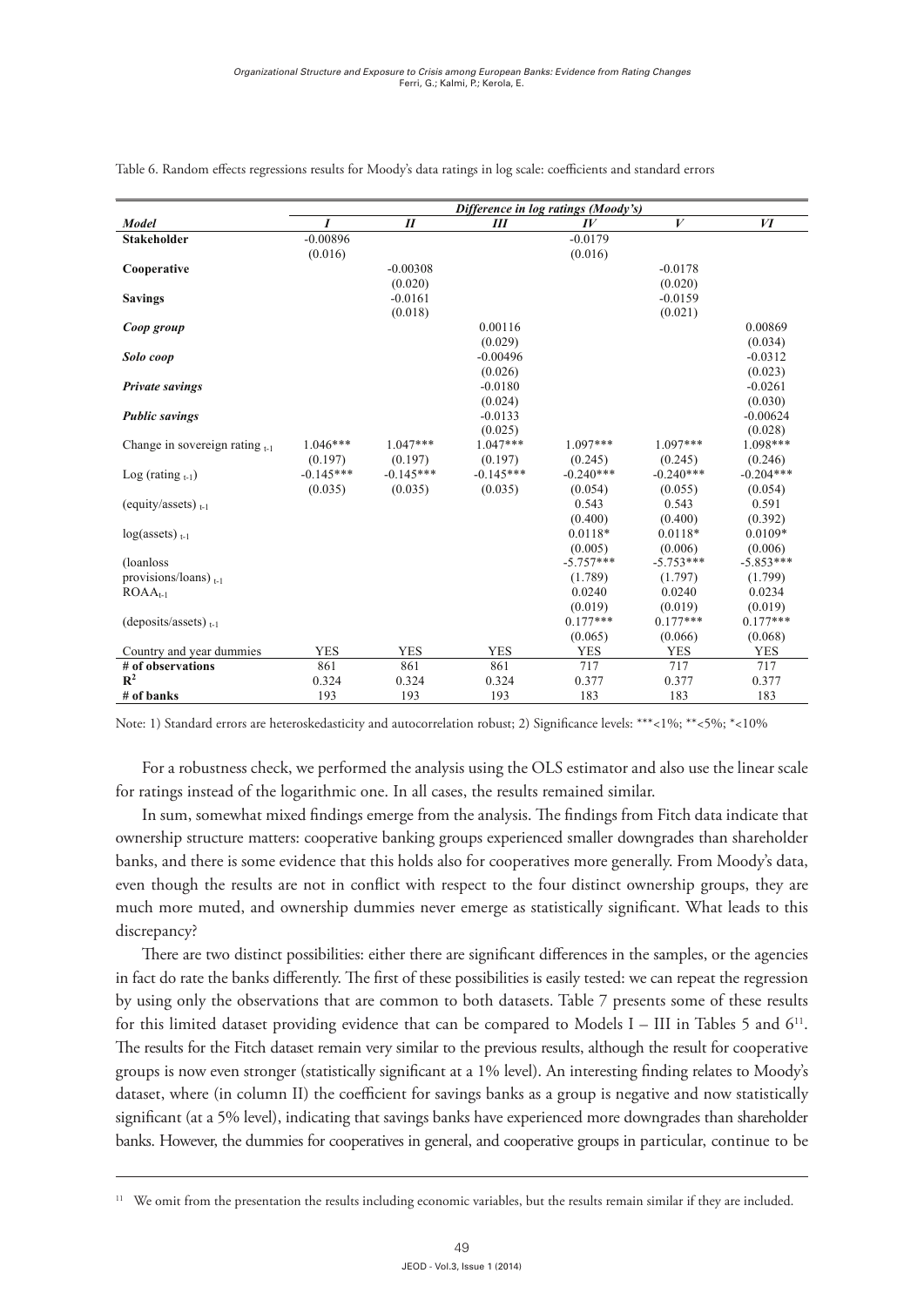insignificant. These results suggest that the differences are, by and large, not driven by differences in the two samples. isignificant. These results suggest that the differences are, by and large, not driven by differences in the

|                                     |                  | Fitch                 |             |                       | Moody's      |             |  |
|-------------------------------------|------------------|-----------------------|-------------|-----------------------|--------------|-------------|--|
|                                     |                  | Difference in ratings |             | Difference in ratings |              |             |  |
|                                     | $\boldsymbol{I}$ | (II)                  | (III)       | $\boldsymbol{v}$      | (II)         | (III)       |  |
| <b>Stakeholder</b>                  | 0.0187           |                       |             | $-0.0215$             |              |             |  |
|                                     | (0.023)          |                       |             | (0.021)               |              |             |  |
| Cooperative                         |                  | 0.0353                |             |                       | $-0.0000531$ |             |  |
|                                     |                  | (0.025)               |             |                       | (0.026)      |             |  |
| <b>Savings</b>                      |                  | $-0.00282$            |             |                       | $-0.0491**$  |             |  |
|                                     |                  | (0.031)               |             |                       | (0.025)      |             |  |
| Coop group                          |                  |                       | $0.0683***$ |                       |              | 0.0322      |  |
|                                     |                  |                       | (0.022)     |                       |              | (0.029)     |  |
| Solo coop                           |                  |                       | 0.0270      |                       |              | $-0.0120$   |  |
|                                     |                  |                       | (0.033)     |                       |              | (0.033)     |  |
| <b>Private savings</b>              |                  |                       | 0.0326      |                       |              | $-0.0516$   |  |
|                                     |                  |                       | (0.050)     |                       |              | (0.035)     |  |
| <b>Public savings</b>               |                  |                       | $-0.0410$   |                       |              | $-0.0432$   |  |
|                                     |                  |                       | (0.030)     |                       |              | (0.033)     |  |
| Change in sovereign rating $_{t-1}$ | $0.229***$       | $0.230***$            | $0.232***$  | $0.935***$            | $0.936***$   | $0.937***$  |  |
|                                     | (0.079)          | (0.079)               | (0.079)     | (0.226)               | (0.226)      | (0.226)     |  |
| Log (rating $_{t-1}$ )              | $-0.241**$       | $-0.246***$           | $-0.253***$ | $-0.148***$           | $-0.148***$  | $-0.150***$ |  |
|                                     | (0.094)          | (0.094)               | (0.095)     | (0.040)               | (0.039)      | (0.040)     |  |
| Country and year dummies            | <b>YES</b>       | <b>YES</b>            | <b>YES</b>  | <b>YES</b>            | <b>YES</b>   | <b>YES</b>  |  |
| # of observations                   | 566              | 566                   | 566         | 566                   | 566          | 566         |  |
| $\mathbb{R}^2$                      | 0.208            | 0.210                 | 0.213       | 0.349                 | 0.352        | 0.352       |  |
| # of banks                          | 127              | 127                   | 127         | 127                   | 127          | 127         |  |

Table 7. Changes in ratings, log scale: Fitch and Moody's compared

Note: 1) Standard errors are heteroskedasticity and autocorrelation robust; 2) Significance levels: \*\*\*<1%; \*\*<5%; \*<10%

# creating new standardized variables out of the end-of-year ratings for those observations for which **6. Analysis of rating disagreements**

15 and standard deviation 1. We define the systematic disagreement as a difference between the standardized Because the differences in the two samples are not sufficient to explain the divergent results, it is instructive to look at rating disagreements. As explained above, we make this examination by creating  $\frac{1}{1}$  between the standardized value of  $\frac{1}{1}$  rating and the standardized value of  $\frac{1}{1}$  rating and the standardized value of  $\frac{1}{1}$  rating and the standardized value of  $\frac{1}{1}$  rating and the standardize 11 a Fitch Individual Rating and a Moody's Financial Strength Rating. We have a dataset consisting of 586<br>absorptions, Bath Moody's and Eitch's ratings are transformed into a standardized solo having mean 0. observations. Both Moody's and Fitch's ratings are transformed into a standardized scale having mean 0 new standardized variables out of the end-of-year ratings for those observations for which we have both value of Fitch's rating and the standardized value of Moody's rating. A positive value for this difference means that Fitch has given the bank a higher standardized rating than Moody's, whereas a negative value means the opposite. We also calculate the random rater disagreement, defined as the absolute value of the rating disagreement. This measure is similar to the measures of business opacity developed by Morgan  $(2002)^{12}$ .

<sup>&</sup>lt;sup>12</sup> In the work by Morgan (2002), the measure of opacity was drawn using split (bond) ratings. When using bank financial strength ratings where the scales are different, the concept of split ratings does not apply, but we believe our method is a close equivalent.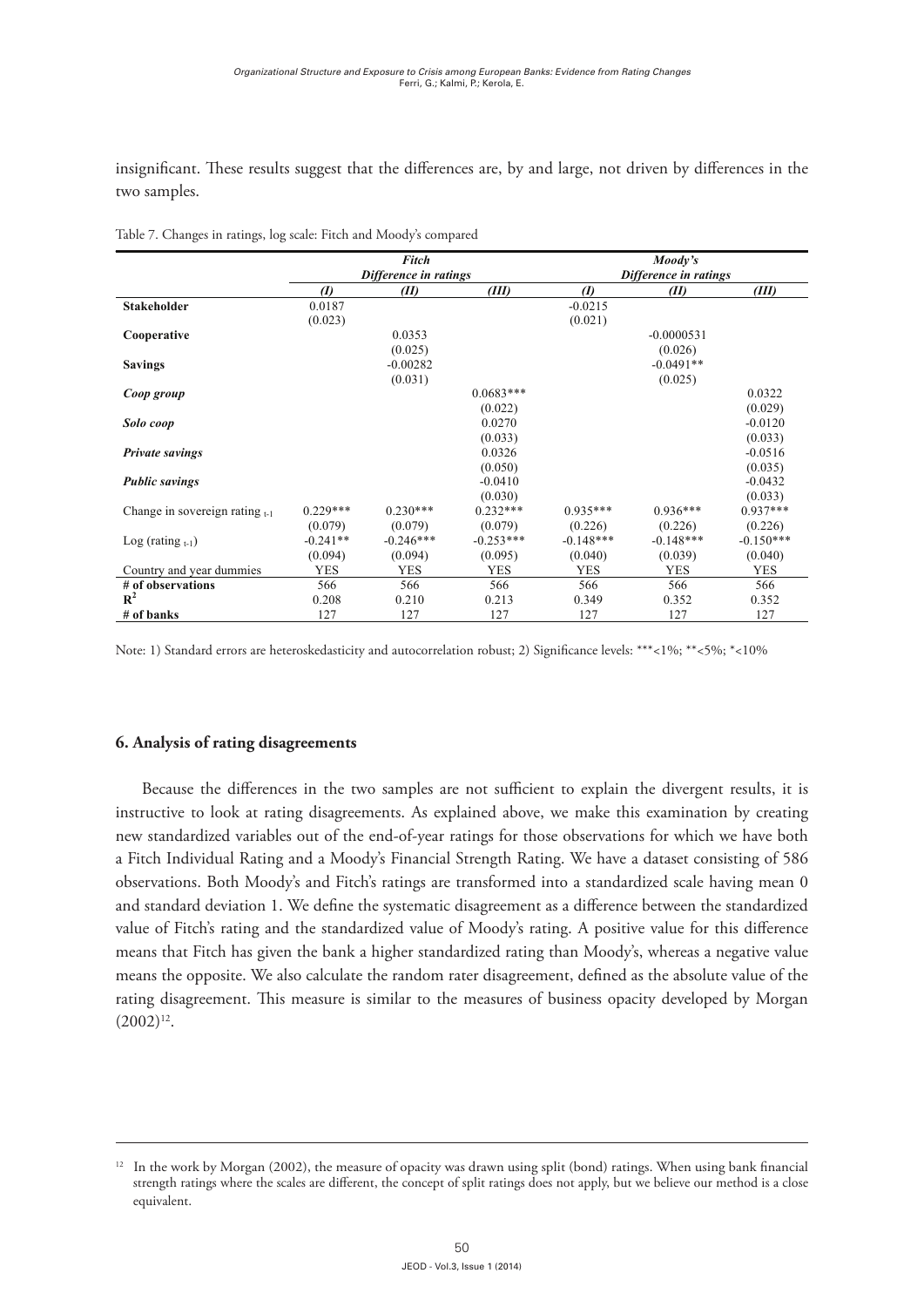| Ownership              | Systematic disagreement | Absolute disagreement | <b>Number of observations</b> |
|------------------------|-------------------------|-----------------------|-------------------------------|
| <b>Shareholder</b>     | $-0.08$                 | 0.50                  | 347                           |
|                        | (0.66)                  | (0.44)                |                               |
| <b>Stakeholder</b>     | 0.23                    | 0.50                  | 239                           |
|                        | (0.62)                  | (0.43)                |                               |
|                        | 0.32                    | 0.56                  |                               |
| Cooperative            | (0.67)                  | (0.48)                | 119                           |
| Savings                | 0.15                    | 0.44                  |                               |
|                        | (0.56)                  | (0.37)                | 120                           |
|                        | 0.08                    | 0.72                  |                               |
| Cooperative Group      | (0.95)                  | (0.62)                | 26                            |
|                        | 0.38                    | 0.52                  |                               |
| Solo Cooperative       | (0.55)                  | (0.43)                | 93                            |
|                        | 0.37                    | 0.49                  |                               |
| <b>Private Savings</b> | (0.53)                  | (0.43)                | 61                            |
|                        | $-0.07$                 | 0.39                  |                               |
| <b>Public Savings</b>  | (0.49)                  | (0.30)                | 59                            |

Table 8. Mean values of systematic and absolute rater disagreement, by ownership

The summary statistics related to systematic and absolute rating disagreements are displayed The summary statistics related to systematic and absolute rating disagreements are displayed in Table 8.  $\frac{1}{\sqrt{1-\frac{1}{\sqrt{1-\frac{1}{\sqrt{1-\frac{1}{\sqrt{1-\frac{1}{\sqrt{1-\frac{1}{\sqrt{1-\frac{1}{\sqrt{1-\frac{1}{\sqrt{1-\frac{1}{\sqrt{1-\frac{1}{\sqrt{1-\frac{1}{\sqrt{1-\frac{1}{\sqrt{1-\frac{1}{\sqrt{1-\frac{1}{\sqrt{1-\frac{1}{\sqrt{1-\frac{1}{\sqrt{1-\frac{1}{\sqrt{1-\frac{1}{\sqrt{1-\frac{1}{\sqrt{1-\frac{1}{\sqrt{1-\frac{1}{\sqrt{1-\frac{1}{\sqrt{1-\frac{1}{\sqrt{1-\frac{1}{\sqrt{1-\frac{1$ There appears to be a slight bias in Fitch's ratings in favor of stakeholder banks, which is most pronounced for independent cooperative banks and private savings banks. In contrast, in absolute disagreements, there is no difference between shareholder and stakeholder banks. Of all ownership groups, only public savings banks appear to be somewhat different by having lower values of absolute disagreements (and no systematic  $T_{\text{t}}$  reports the regressions on rate  $\sigma$  regressions on  $\sigma$  of our disagreements, where in addition to our disagreements, where  $\sigma$ disagreement at all).

compositions are controlled for. The reported forest are ported standard errors are heteroskedasticity and the<br>The reported standard errors are heteroskedasticity and the reported standard errors and the reported standard Table 9 reports the regressions on rater disagreements, where in addition to ownership, country and year effects are controlled for. The reported standard errors are heteroskedasticity and autocorrelation robust. The reported coefficients tend to confirm the findings from the summary statistics. There is evidence that stakeholder banks receive higher ratings from Fitch than from Moody's (Column I); this effect is visible especially in cooperative banks (Column II), and in the more disaggregated ratings, it  $\Gamma$  ownership dummy is that of savings banks (Column V), and that  $\frac{1}{2}$ ,  $\frac{1}{2}$ is more pronounced for independent cooperative banks and private savings banks (Column III). There are few differences in absolute disagreements: the significant ownership dummy is that of savings banks (Column V), and that of public savings banks in particular (Column VI); the negative sign indicates that there is more rater agreement regarding public savings banks than other types of banks. In other words, there is approximately the same degree of overall disagreement regarding stakeholder banks than regarding of state holder banks. However, whereas in shareholder banks, the discorporant between the rating econoise shareholder banks. However, whereas in shareholder banks, the disagreement between the rating agencies<br>... tends to be more random, among stakeholder banks, Fitch appears to give higher ratings to at least certain difference is not known in the absence of more details regarding rating methodologies. types of stakeholder banks than it gives to shareholder banks. The underlying source of this methodological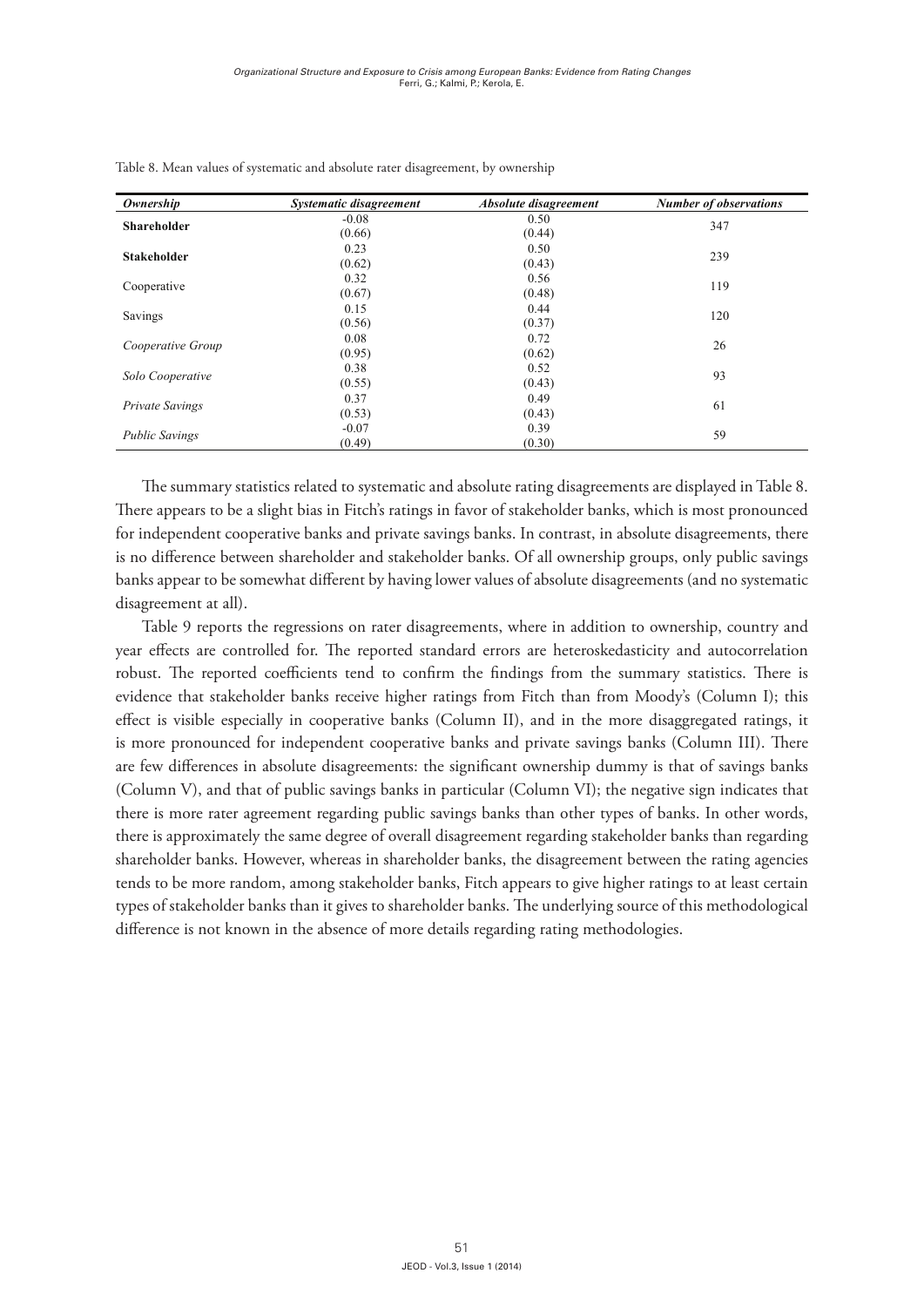|                          |                  | Systematic disagreement |            | Absolute disagreement |            |             |  |
|--------------------------|------------------|-------------------------|------------|-----------------------|------------|-------------|--|
|                          | $\boldsymbol{v}$ | (II)                    | (III)      | $\boldsymbol{I}$      | (II)       | (III)       |  |
| <b>Stakeholder</b>       | $0.285***$       |                         |            | $-0.00688$            |            |             |  |
|                          | (0.088)          |                         |            | (0.055)               |            |             |  |
| Cooperative              |                  | $0.372***$              |            |                       | 0.109      |             |  |
|                          |                  | (0.141)                 |            |                       | (0.085)    |             |  |
| <b>Savings</b>           |                  | 0.170                   |            |                       | $-0.161*$  |             |  |
|                          |                  | (0.143)                 |            |                       | (0.090)    |             |  |
| Coop group               |                  |                         | 0.285      |                       |            | 0.256       |  |
|                          |                  |                         | (0.425)    |                       |            | (0.206)     |  |
| Solo coop                |                  |                         | $0.417***$ |                       |            | 0.0715      |  |
|                          |                  |                         | (0.109)    |                       |            | (0.076)     |  |
| <b>Private savings</b>   |                  |                         | $0.352**$  |                       |            | 0.0115      |  |
|                          |                  |                         | (0.177)    |                       |            | (0.125)     |  |
| <b>Public savings</b>    |                  |                         | $-0.0467$  |                       |            | $-0.339***$ |  |
|                          |                  |                         | (0.231)    |                       |            | (0.113)     |  |
| Country and year dummies | <b>YES</b>       | <b>YES</b>              | <b>YES</b> | <b>YES</b>            | <b>YES</b> | <b>YES</b>  |  |
| # of observations        | 586              | 586                     | 586        | 586                   | 586        | 586         |  |
| $\mathbb{R}^2$           | 0.288            | 0.294                   | 0.304      | 0.138                 | 0.164      | 0.187       |  |
| $#$ of banks             | 129              | 129                     | 129        | 129                   | 129        | 129         |  |

Table 9. Systematic and absolute rater disagreement and ownership: regression analysis

Note: 1) Standard errors are heteroskedasticity and autocorrelation robust; 2) Significance levels: \*\*\*<1%; \*\*<5%; \*<10%

#### $c \cdot \sigma$  and two of the most prominent changes from two of the most prominent credit rating credit rating credit rating credit rating  $c \cdot \sigma$ . Conclusions **7. Conclusions**

In this study, we addressed the relative performance of European banks during the recent crisis by examining bank individual rating changes from two of the most prominent credit rating agencies: Moody's and Fitch. We divided the banks into different classes according to their ownership structure, of ratings when the crisis started and in the subsequent ratio ratio condition in the subsequent ratio ratio rating changes between 2011. For a condition in the subsequent ratio rating condition in the subsequent ratio rat making a distinction between shareholder and stakeholder banks, and dividing stakeholder banks further into cooperative and savings banks. Finally, we divide cooperative banks into groups and independent cooperatives, and savings banks into private and public.

It turns out that there are important differences across ownership categories both in the levels of ratings when the crisis started and in the subsequent ratings changes between 2006 and 2011. For instance, some interesting rating and bank-specific country effects and bank-specific control variables, we find that  $\alpha$ before the crisis, shareholder banks had, on average, higher ratings than stakeholder banks, and public savings banks had much lower ratings than other banks. During the crisis, the ratings of shareholder banks deteriorated more than those of stakeholder banks, especially after 2009. Cooperative groups, in particular,<br>appear more resilient to the crisis. appear more resilient to the crisis.

When analyzing the changes in a regression framework, where we control for changes in sovereign ratings to independent cooperatives and private savings banks than  $\frac{1}{2}$ . There is less evidence is less evidence ratings, lagged rating, country effects and bank-specific control variables, we find that when using ratings<br>. data from Fitch, the ratings of cooperative groups deteriorate less than those of shareholder banks. However, when using ratings data from Moody's, the differences across ownership categories, while mostly similar to those deriving from the Fitch data, are not statistically significant. This result prompted us to analyze the rater disagreements. Our results indicate that there are systematic rating disagreements between the  $\frac{1}{\sqrt{1-\frac{1}{\sqrt{1-\frac{1}{\sqrt{1-\frac{1}{\sqrt{1-\frac{1}{\sqrt{1-\frac{1}{\sqrt{1-\frac{1}{\sqrt{1-\frac{1}{\sqrt{1-\frac{1}{\sqrt{1-\frac{1}{\sqrt{1-\frac{1}{\sqrt{1-\frac{1}{\sqrt{1-\frac{1}{\sqrt{1-\frac{1}{\sqrt{1-\frac{1}{\sqrt{1-\frac{1}{\sqrt{1-\frac{1}{\sqrt{1-\frac{1}{\sqrt{1-\frac{1}{\sqrt{1-\frac{1}{\sqrt{1-\frac{1}{\sqrt{1-\frac{1}{\sqrt{1-\frac{1}{\sqrt{1-\frac{1}{\sqrt{1-\frac{1$ two agencies, Fitch giving more positive ratings to independent cooperatives and private savings banks than<br>March 2007, The cooperative savings banks than Moody's. There is less evidence for random rating disagreements between the agencies, although there is evidence<br> that there are fewer disagreements on the financial strength of public savings banks compared to other banks.

The study has implications for the debate between the merits of different ownership structures during The study has implications for the debate between the merits of different ownership structures during an economic crisis. Overall, the results support the interpretation that cooperative banks have been more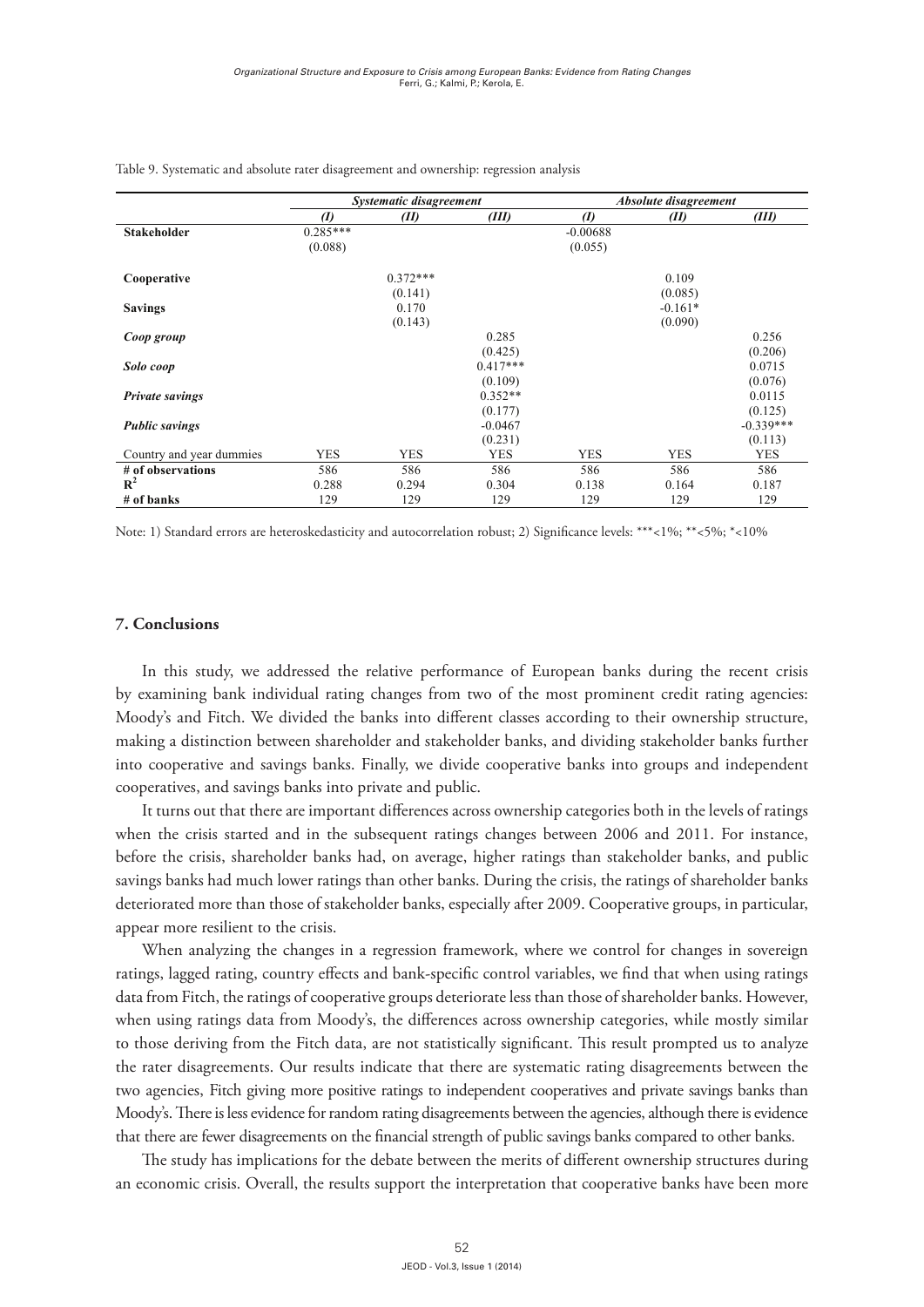resilient during the financial crisis than shareholder banks. This result is consistent with the claims that the cooperative ownership structure induces less risk taking than a profit-maximizing structure.

Our analysis also has interesting implications in terms of rating disagreements. It appears that two major rating agencies, Fitch and Moody's, apply somewhat different rating methodologies to stakeholder banks. Further research on the specific mechanisms behind these differences is recommended.

# **Appendix**

## *Fitch Ratings: Bank Individual Ratings*

Fitch IR attempts to assess how a bank would be viewed if it were entirely independent and could not rely on external support. Ratings are designed to assess the bank's exposure to, appetite for, and management of risk, and thus represent the agency's view on the likelihood that the bank would run into significant financial difficulties such that it would require support.

A: A very strong bank – Characteristics may include outstanding profitability and balance sheet integrity, franchise, management, operating environment or prospects.

B: A strong bank – There are no major concerns regarding the bank. Characteristics may include strong profitability and balance sheet integrity, franchise, management, operating environment or prospects.

C: An adequate bank that, however, possesses one or more troublesome aspects – there may be some concerns regarding its profitability and balance sheet integrity, franchise, management, operating environment or prospects.

D: A bank that has weaknesses of internal and/or external origin – there are concerns regarding its profitability and balance sheet integrity, franchise, management, operating environment or prospects. Banks in emerging markets are necessarily faced with a greater number of potential deficiencies of external origin.

E: A bank with very serious problems, which either require or are likely to require external support.

F: A bank that has either defaulted or, in Fitch Ratings' opinion, would have defaulted if it had not received external support. Examples of such support include state or local government support, (deposit) insurance funds, acquisition by some other corporate entity or an injection of new funds from its shareholders or equivalent.

### *Moody's Investor Services: Bank Financial Strength Ratings*

Moody's FS ratings represent Moody's opinion of a bank's intrinsic safety and soundness. Ratings do not address either the probability of timely payment (i.e., default risk) or the loss that an investor may suffer in the event of a missed payment. Instead, FS is a measure of the likelihood that a bank will require assistance from third parties such as its owners, its industry group, or official institutions, to avoid default. FS ratings do not take into account the probability that the bank will receive such external support nor do they address the external risk that sovereign actions may interfere with a bank's ability to honor its domestic or foreign currency obligations. Factors considered in the assignment of FS ratings include bank-specific elements such as financial fundamentals, franchise value, and business and asset diversification as well as risk factors in the bank's operating environment, such as the strength and prospective performance of the economy, the structure and relative fragility of the financial system, and the quality of banking regulation and supervision.

Moody's FS ratings range from A to E, with A for banks with the greatest intrinsic financial strength and E for banks with the least intrinsic financial strength. A "+" modifier may be appended to ratings below a category and a "-" modifier may be appended to ratings above a category to identify those banks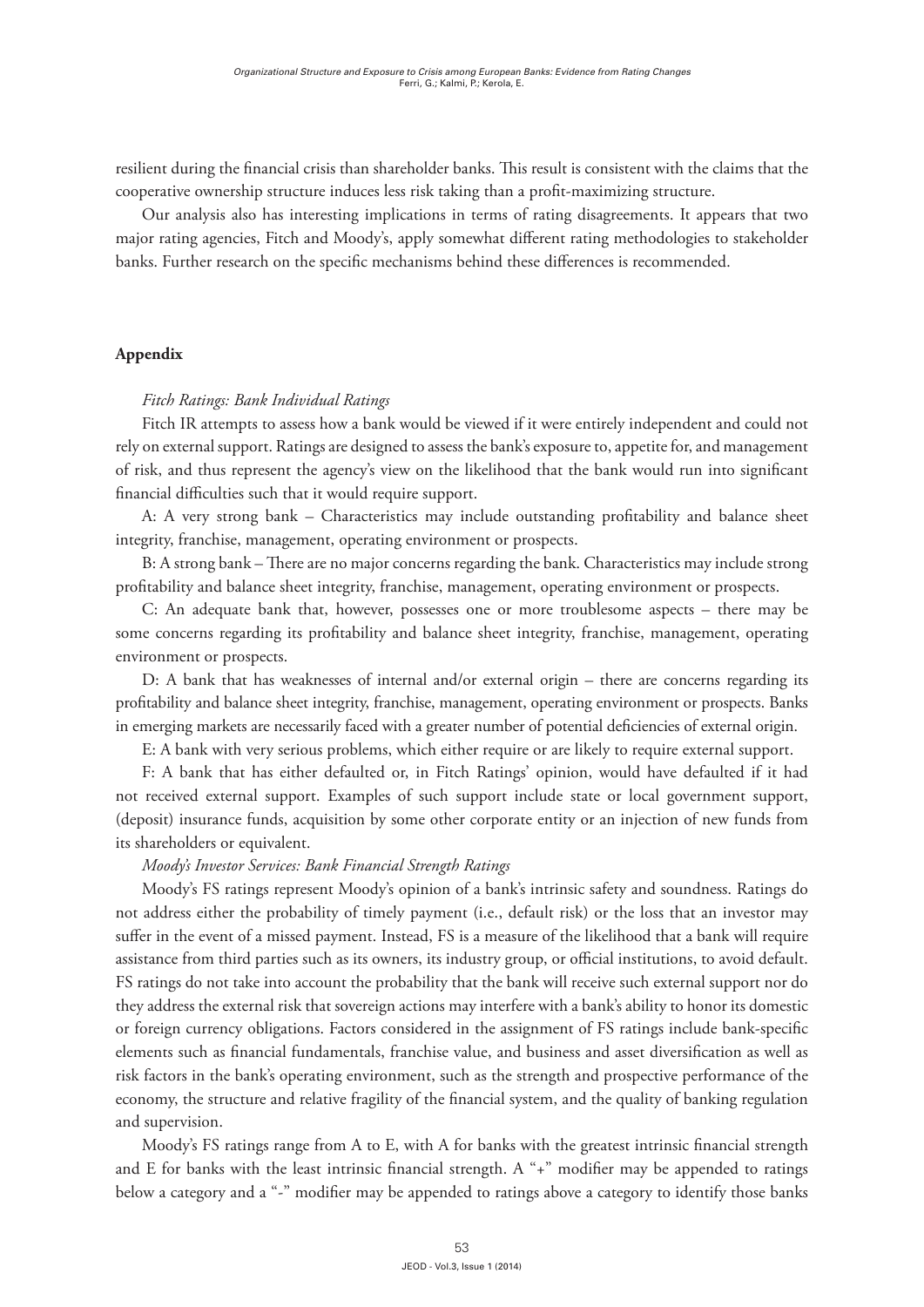that are placed higher or lower in a rating category<sup>13</sup>.

# **References**

- Alessandri, P., Haldane, A.G. (2009). Banking on the State. Bank of England, November, Paper from material presented at the Federal Reserve Bank of Chicago/World Bank event - International Financial Crisis: Have the Rules of Finance Changed? 24 September.
- Alexopoulos, Y., Goglio, S. (2009). Financial deregulation and economic distress: Is there a future for financial co-operatives? Euricse Working Papers n. 01 / 09.
- Amess, K. (2002). Financial institutions, the theory of the firm and organizational form. The Service Industries Journal 22(2), pp. 129-148. [http://dx.doi.org/10.1080/714005069.](http://dx.doi.org/10.1080/714005069)
- Ayadi, R., Schmidt, R.H., Carbó Valverde, S. (2009). Investigating diversity in the banking sector in Europe: The performance and role of savings banks. Brussels: Centre for European Policy Studies.
- Birchall, J. (2013). The potential of co-operatives during the current recession; theorizing comparative advantage. Journal of Entrepreneurial and Organizational Diversity 2(1), pp. 1-22. [http://dx.doi.](http://dx.doi.org/10.5947/jeod.2013.001) [org/10.5947/jeod.2013.001.](http://dx.doi.org/10.5947/jeod.2013.001)
- Birchall, J., Hammond Ketilson, L. (2009). Resilience of the co-operative business model in times of crisis. Geneva: International Labour Organization.
- Blöchlinger, A., Leippold, M., Maire, B. (2012). Are ratings the worst form of credit assessment apart from all others. Working Paper, University of St. Gallen.
- Bülbül, D., Schmidt, R.H., Schüwer, U. (2013). Caisses d'epargne et banques cooperatives en Europe. Revue d'Economie Financiere 111, pp. 159-187.
- Caporale, G.M., Matousek, R., Stewart, C. (2012). Ratings assigments: Lessons from international banks. Journal of International Money and Finance 31, pp. 1593-1606.<http://dx.doi.org/10.1016/j.jimonfin.2012.02.018>.
- Coco, G., Ferri, G. (2010). From shareholders to stakeholders finance: A more sustainable lending model. International Journal of Sustainable Economy 2(3), pp. 352-364. [http://dx.doi.](http://dx.doi.org/10.1504/IJSE.2010.033399) [org/10.1504/IJSE.2010.033399.](http://dx.doi.org/10.1504/IJSE.2010.033399)
- Desrochers, M., Fischer, K.P. (2005). The power of networks: Integration and financial cooperative performance. Annals of Public and Cooperative Economics 76(3), pp. 307-354. [http://dx.doi.](http://dx.doi.org/10.1111/j.1370-4788.2005.00281.x) [org/10.1111/j.1370-4788.2005.00281.x](http://dx.doi.org/10.1111/j.1370-4788.2005.00281.x).
- Esty, B.C. (1997). A case study of organizational form and risk shifting in the savings and loans industry. Journal of Financial Economics 44(1), pp. 57-76. [http://dx.doi.org/10.1016/S0304-](http://dx.doi.org/10.1016/S0304-405X(96)00008-6) [405X\(96\)00008-6.](http://dx.doi.org/10.1016/S0304-405X(96)00008-6)
- Ferri, G., Kalmi, P., Kerola, E. (2013). Governance and performance: Reassessing the pre-crisis situation of European Banks. In Goglio, S., Alexopoulos, Y. (Eds.). Financial cooperatives and local development. Abingdon, UK: Routledge, pp. 37-54.
- Ferri, G., Liu, L-G. (2007). Government guarantees behind banks: International evidence from the ratings. Unpublished manuscript, University of Bari and Hong Kong Monetary Authority.
- Fischer, K.P., Mahfoudhi, R.M. (2002). Corporate governance and ratings: Do agencies rate mutual bank bonds fairly. Unpublished manuscript, University of Laval.

<sup>&</sup>lt;sup>13</sup> For a full methodology for Moody's Financial strength factors, see Moody's (2012) and references therein.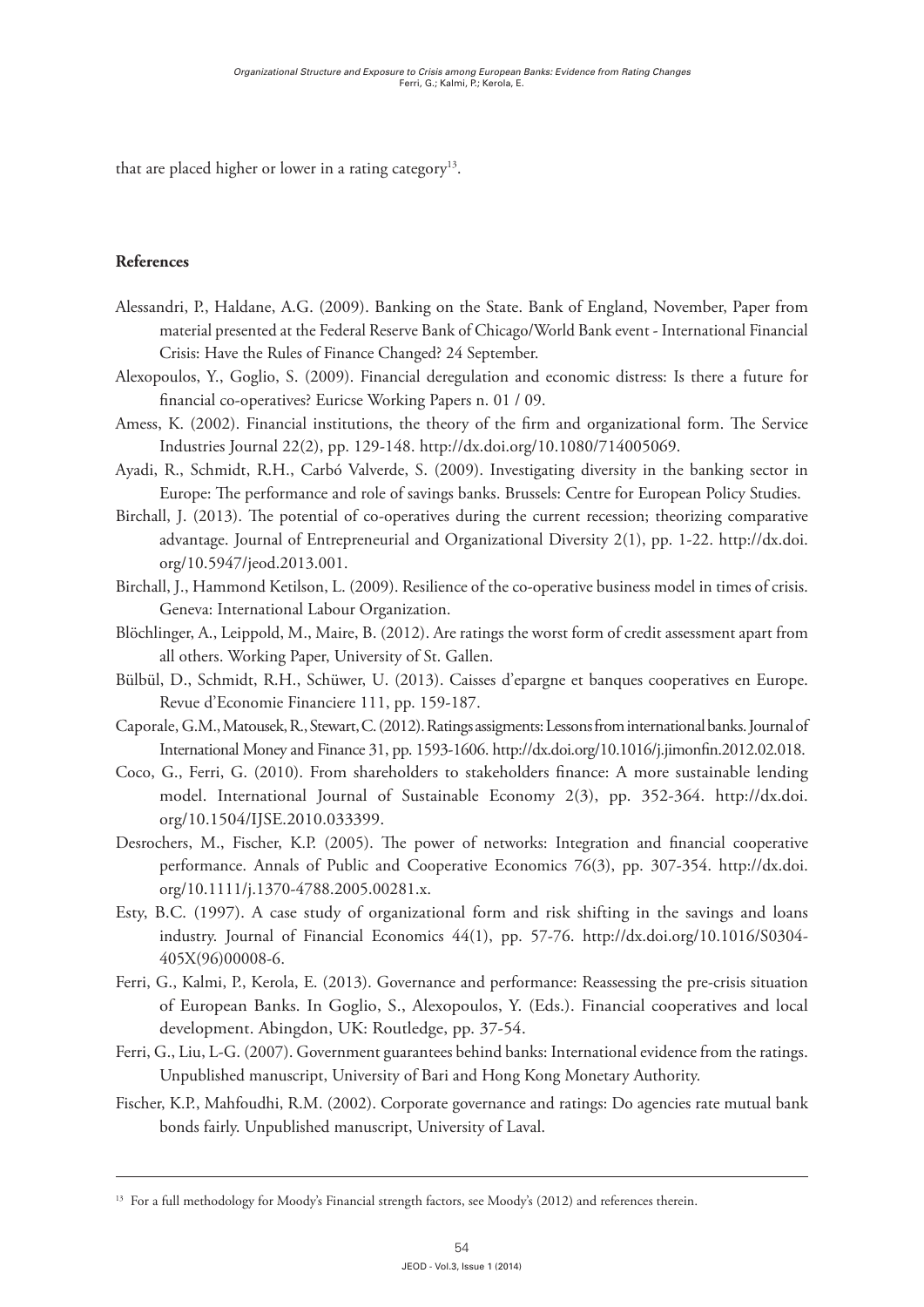Fitch (2012). Fitch ratings global corporate finance 2011 transition and default study.

- Flageole, M-A., Roy, J. (2005). Rating cooperative and commercial bank bonds: A comparative approach. Annals of Public and Cooperative Economics 76(3), pp. 407-35. [http://dx.doi.org/10.1111/j.1370-](http://dx.doi.org/10.1111/j.1370-4788.2005.00284.x) [4788.2005.00284.x.](http://dx.doi.org/10.1111/j.1370-4788.2005.00284.x)
- Fonteyne, W. (2007). Cooperative banks in Europe Policy issues. IMF Working Paper WP/07/159, Washington DC.
- Gardener, E.P.M., Molyneux, P., Williams, J., Carbo, S. (1997). European savings banks: Facing up to the new environment. International Journal of Bank Marketing 15, pp. 243-54. [http://dx.doi.](http://dx.doi.org/10.1108/02652329710194937) [org/10.1108/02652329710194937](http://dx.doi.org/10.1108/02652329710194937).
- Hau, H., Langfield, S., Marquez-Ibanez, D. (2013). Bank ratings: What determines their quality. Economic Policy 28, pp. 289-333. <http://dx.doi.org/10.1111/1468-0327.12009>.
- Hau, H., Thum, M. (2009). Subprime crisis and board (In-)competence: Private *vs*. public banks in Germany. Economic Policy 24(60), pp. 701-52. [http://dx.doi.org/10.1111/j.1468-0327.2009.00232.x.](http://dx.doi.org/10.1111/j.1468-0327.2009.00232.x)
- Hermalin, B.E., Wallace, N.E. (1994). The determinants of efficiency and solvency in savings and loans. RAND Journal of Economics 25(3), pp. 361-381. [http://dx.doi.org/10.2307/2555767.](http://dx.doi.org/10.2307/2555767)
- Iannotta, G., Nocera, G., Sironi, A. (2007). Ownership structure, risk and performance in the European Banking Industry. Journal of Banking and Finance 31, pp. 2127-2149. [http://dx.doi.org/10.1016/j.](http://dx.doi.org/10.1016/j.jbankfin.2006.07.013) [jbankfin.2006.07.013](http://dx.doi.org/10.1016/j.jbankfin.2006.07.013).
- Iannotta, G., Nocera, G., Sironi, A. (2013). The impact of government ownership on bank risk. Journal of Financial Intermediation 22, pp. 152-176.<http://dx.doi.org/10.1016/j.jfi.2012.11.002>.
- IMF (2012). Spain: The reform of Spanish savings banks technical notes. IMF Country Report 12 / 141, International Monetary Fund, Washington DC.
- John, K., John, T.A., Sembet, L.W. (1991). Risk shifting incentives of depository institutions: A new perspective on federal deposit insurance reform. Journal of Banking & Finance 15(4-5), pp. 895- 915. [http://dx.doi.org/10.1016/0378-4266\(91\)90105-U](http://dx.doi.org/10.1016/0378-4266(91)90105-U).
- Kalmi, P. (2012). Finnish cooperative banks and the crisis of early 1990s. In Mooij, J., Boonstra, W.W. (Eds.). Raiffeisen's footprint: The cooperative way of banking. Amsterdam: VU University Press, pp. 181-96.
- Körnert, J. (2012). Swedish cooperative banking in the early 1990s: A decade of crisis and transition. In Mooij, J., Boonstra, W.W. (Eds.). Raiffeisen's footprint: The cooperative way of banking. Amsterdam: VU University Press, pp. 217-30.
- Langohr, H., Langohr, P. (2009). The rating agencies and their credit ratings: What they are, how they work, and why they are relevant. Chichester, UK: Wiley.
- Leogrande, A. (2013). Cooperative banks *vs*. financial crisis: An application of stakeholder *vs*. shareholder debate. Unpublished manuscript, University of Bari.
- Moody's (2012). Bank financial strength rating. [http://v2.moodys.com/cust/prodserv/prodserv.](http://v2.moodys.com/cust/prodserv/prodserv.aspx?source=StaticContent/Free Pages/Products and Services/Static Projects/GBRM/bfsr.html&viewtemplate=/templates/mdcHeaderFooter.xml) [aspx?source=StaticContent/Free%20Pages/Products%20and%20Services/Static%20Projects/](http://v2.moodys.com/cust/prodserv/prodserv.aspx?source=StaticContent/Free Pages/Products and Services/Static Projects/GBRM/bfsr.html&viewtemplate=/templates/mdcHeaderFooter.xml) [GBRM/bfsr.html&viewtemplate=/templates/mdcHeaderFooter.xml](http://v2.moodys.com/cust/prodserv/prodserv.aspx?source=StaticContent/Free Pages/Products and Services/Static Projects/GBRM/bfsr.html&viewtemplate=/templates/mdcHeaderFooter.xml) Accessed last on 26 May 2013.
- Mooij, J., Boonstra, W.W. (2012, Eds.). Raiffeisen's Footprint: The cooperative way of banking. Amsterdam: VU University Press.
- Morgan, D.P. (2002). Rating banks: Risk and uncertainty in an opaque industry. American Economic Review 92(4), pp. 874-88.<http://dx.doi.org/10.1257/00028280260344506>.
- Poon, W.P.H., Firth, M., Fung, H.G. (1999). A multivariate analysis of the determinants of Moody's Bank financial strength ratings. Journal of International Financial Markets, Institutions and Money 9(3), pp. 267-83. [http://dx.doi.org/10.1016/S1042-4431\(99\)00011-6.](http://dx.doi.org/10.1016/S1042-4431(99)00011-6)
- Rasmusen, E. (1988). Stock banks and mutual banks. Journal of Law and Economics, 31, pp. 395-422. <http://dx.doi.org/10.1086/467162>.